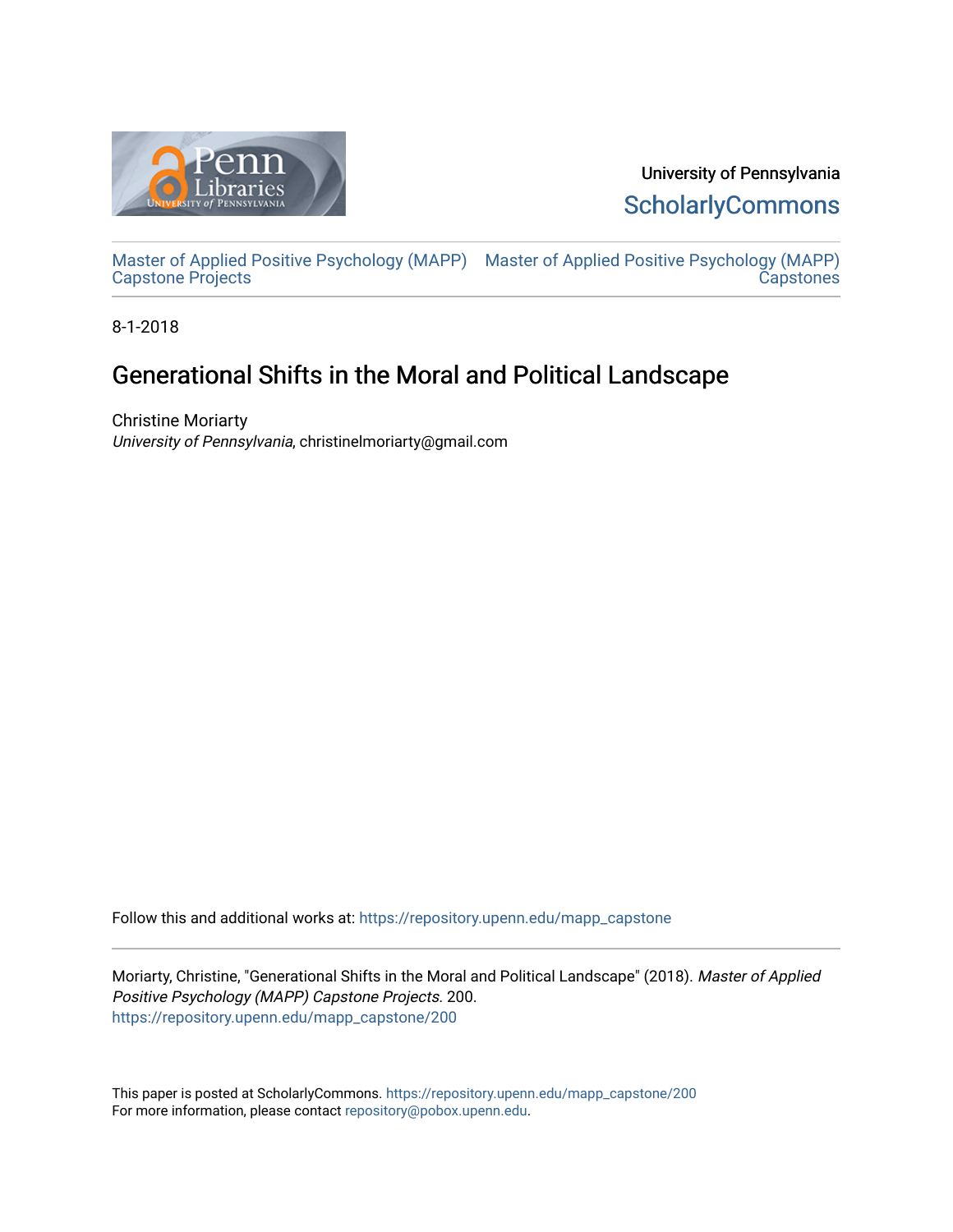# Generational Shifts in the Moral and Political Landscape

### Abstract

In modern America, political polarization is on the rise, especially among Millennials. This paper explores why, examining moral values, worldview, and other potential moderators. In addition to a literature review and theoretical discussion, this paper will present one study of online Americans  $(N=500)$ . Results indicate that subtle yet potentially important differences exist among younger generations. Younger generations were more intellectually-egotistic ( $p = .000$ ;  $d = .65$ ), are more overconfident in their intellect ( $p$ =.000;  $d = 45$ ), and adopt a hierarchical worldview ( $p = 0.001$ ;  $d = 36$ ). Further research might examine these factors over time with long-term studies that control for the effect of aging.

### Keywords

generation, millennials, moral foundations, primals, worldview, intellectual humility, politics, polarization, positive psychology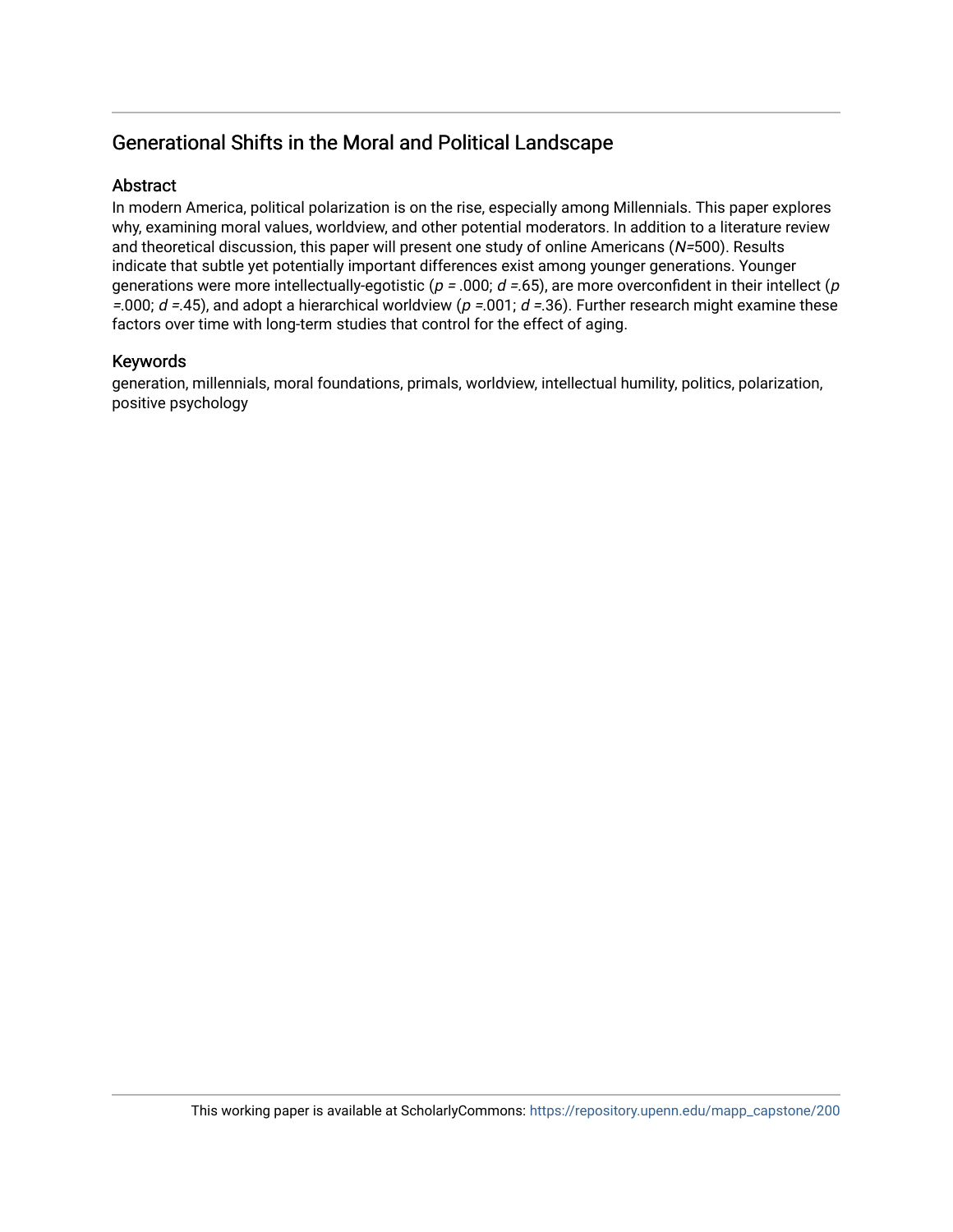Generational Shifts in the Moral and Political Landscape

Christine L. Moriarty

University of Pennsylvania

A Capstone Project Submitted

In Partial Fulfillment of the Requirements for the Degree of

Master of Applied Positive Psychology

Advisor: Jeremy D. W. Clifton

August 1, 2018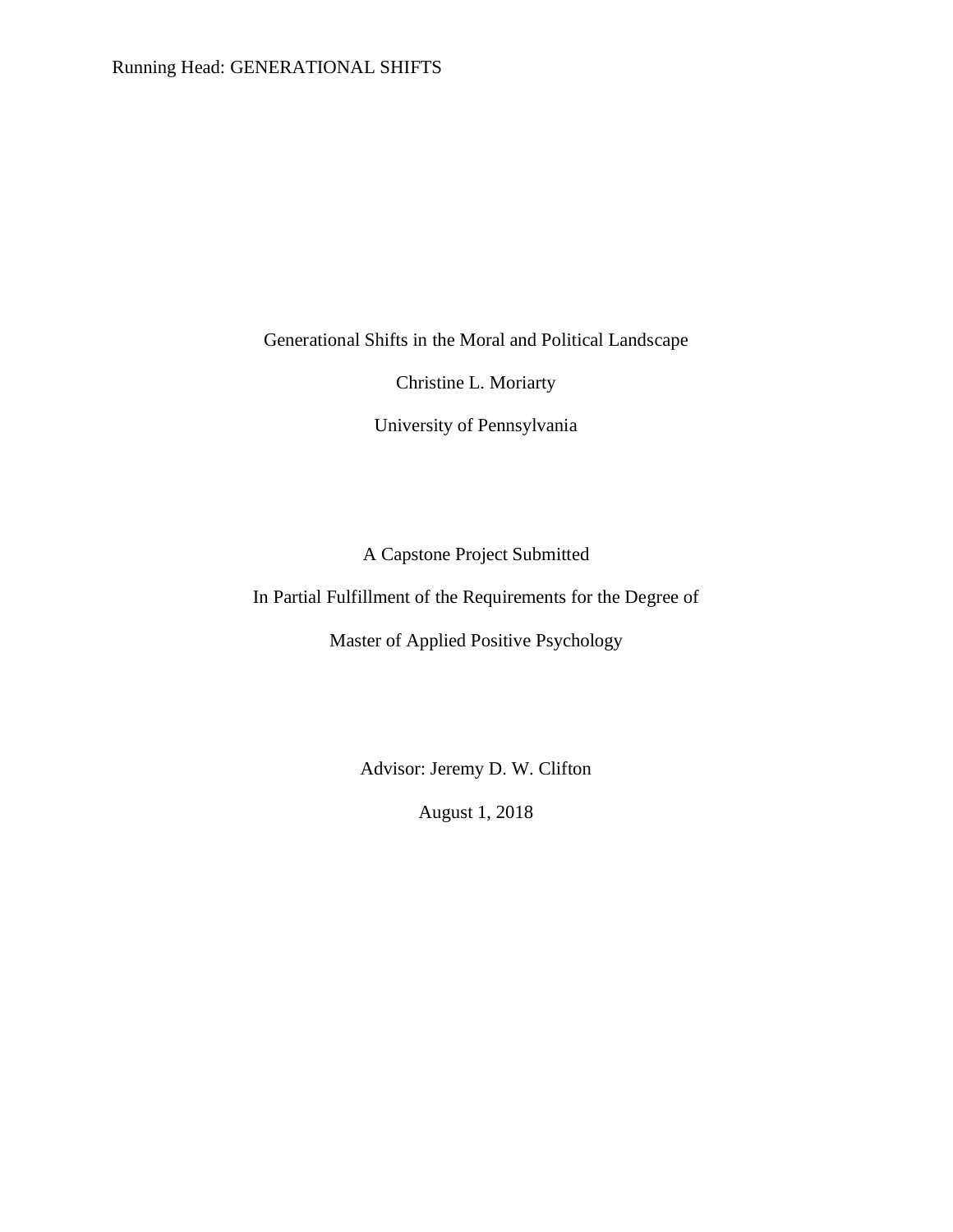Generational Shifts in the Moral and Political Landscape Christine L. Moriarty christinelmoriarty@gmail.com

> Capstone Project Master of Applied Positive Psychology University of Pennsylvania Advisor: Jeremy D. W. Clifton August 1, 2018

#### Abstract

In modern America, political polarization is on the rise, especially among Millennials. This paper explores why, examining moral values, worldview, and other potential moderators. In addition to a literature review and theoretical discussion, this paper will present one study of online Americans (*N=*500). Results indicate that subtle yet potentially important differences exist among younger generations. Younger generations were more intellectually-egotistic (*p =* .000; *d =*.65), are more overconfident in their intellect (*p =*.000; *d =*.45), and adopt a hierarchical worldview (*p =*.001; *d =*.36). Further research might examine these factors over time with long-term studies that control for the effect of aging.

*Keywords*: generation, millennials, moral foundations, primals, worldview, intellectual humility, politics, polarization, positive psychology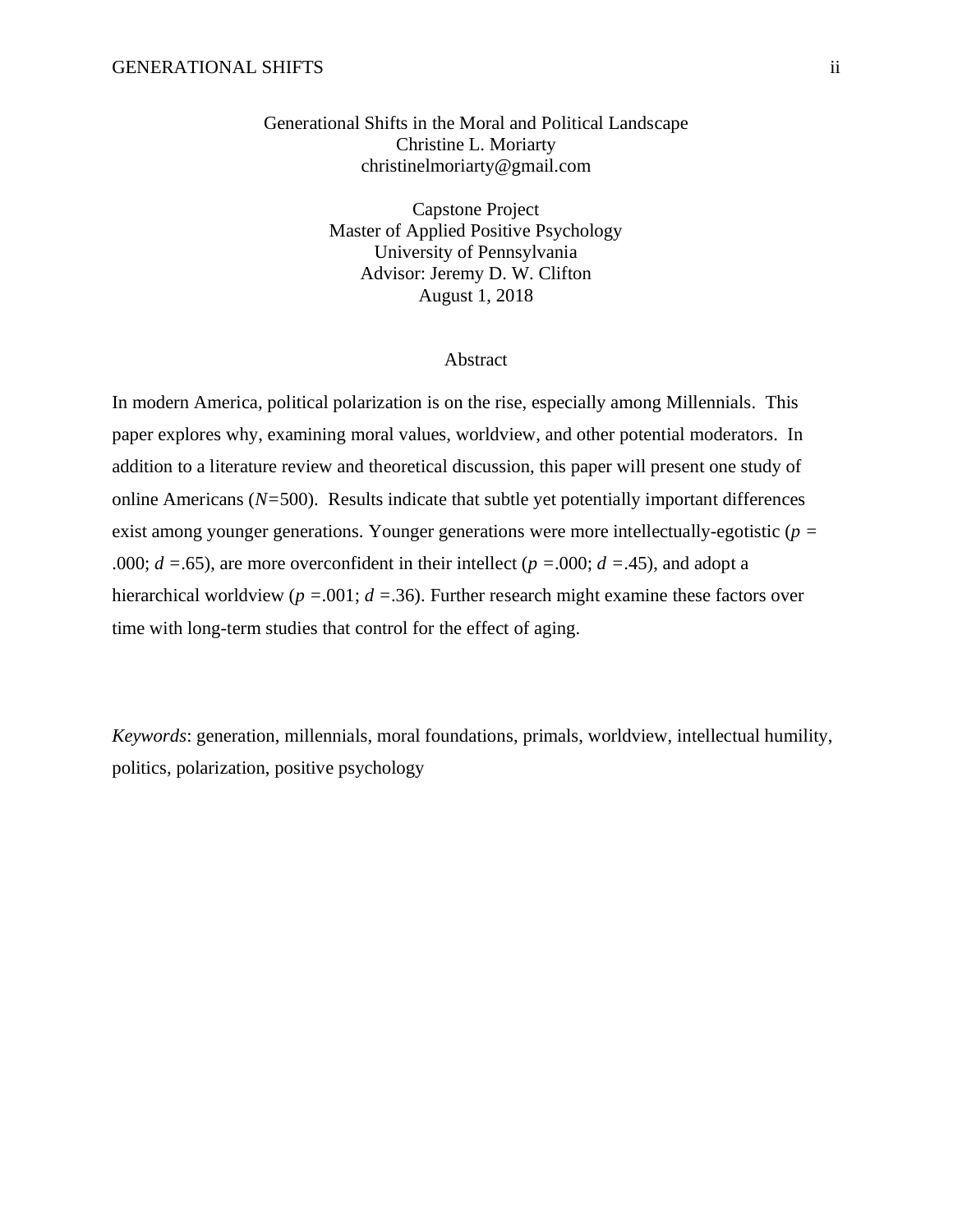## **Acknowledgments**

I would like to express my appreciation to Jeremy D. W. Clifton for his guidance as my advisor. This capstone was also supported by Abigail Quirk who assisted with the statistical analysis.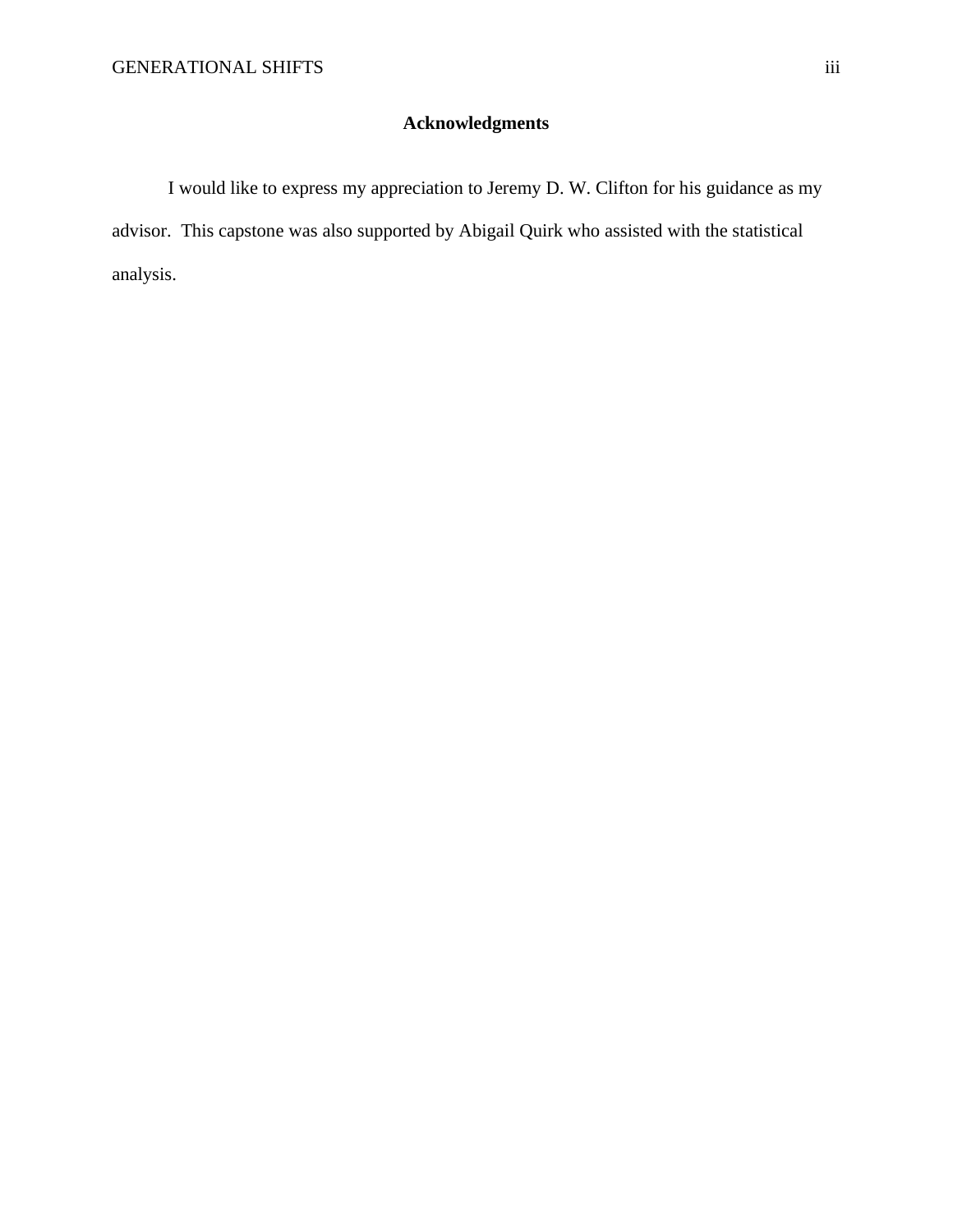## **Table of Contents**

| Part III: Literature on Morality, Worldviews, & Intellectual Humility  13 |
|---------------------------------------------------------------------------|
|                                                                           |
|                                                                           |
|                                                                           |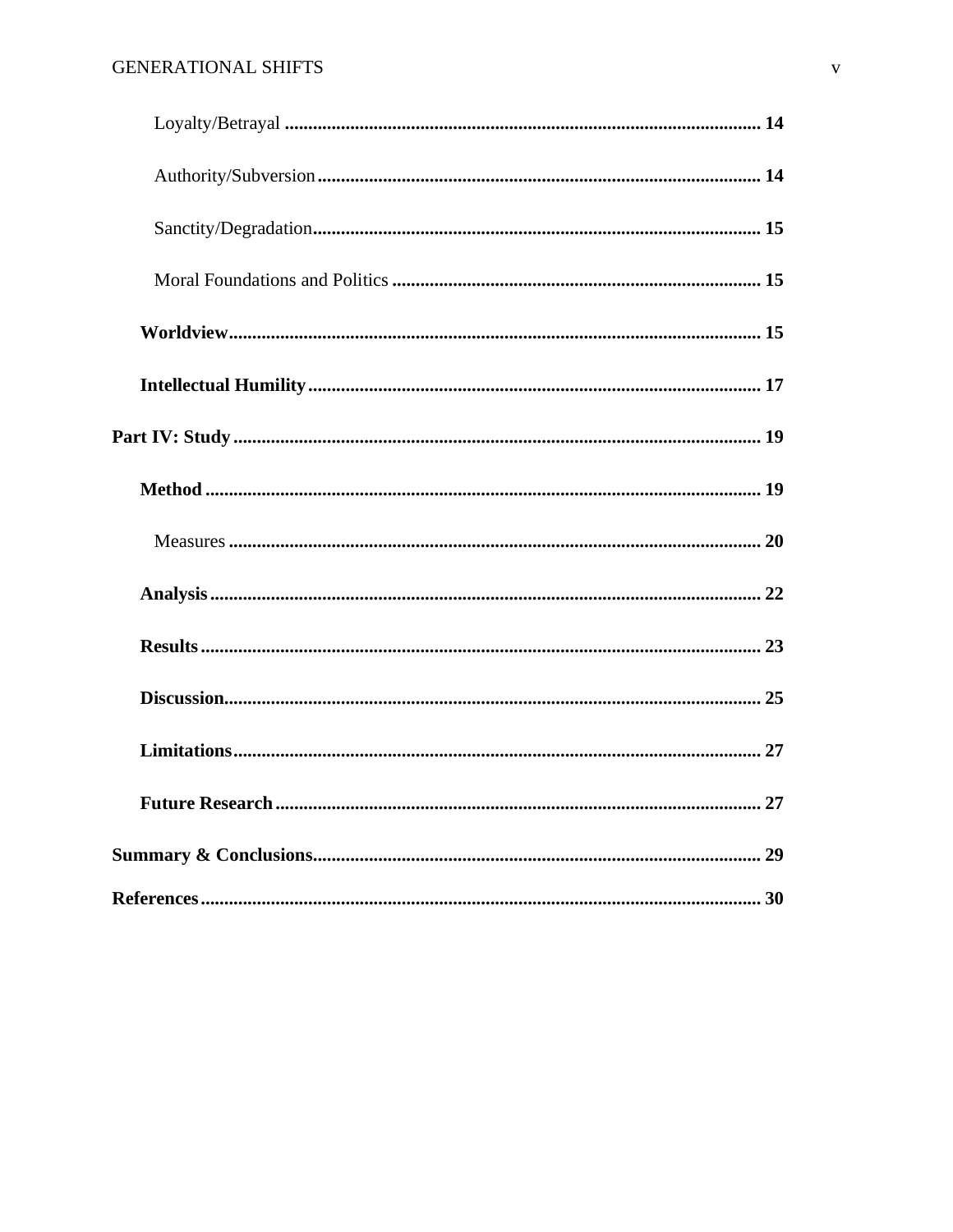#### **Introduction**

The present-day milieu is fixated on distinguishing the younger generations, the "Millennials" and "iGeneration", from the older "Generation X" and "Baby Boomers". American news and media outlets accuse the younger generations of being entitled, screencaptivated, and even "narcissistic praise-hounds" (Safer, 2007, p. 2). These call-outs are so ubiquitous that most of us have heard similar remarks in our own lives, possibly in the form of quips such as "kids these days" and "okay, boomer". But do such accusations actually apply to today's youth? Could it be that every generation eventually adopts disdain for the youngest cohorts? Or are all younger generations morally deficient and "cocky about their place in the world" (Stein, 2013, p. 3)? This paper will explore if and how younger generations are diverging from their elders in several facets.

Such accusations are not all speculation. Over recent decades, there have been numerous shifts in generational cohort characteristics. Research conducted by Twenge (2013) found increases in narcissism among Millennials, as well as shifts from holding intrinsic values (such as community) towards extrinsic values (such as status and wealth) in high esteem. Time Magazine broadcasted Millennials as being the "Me Me Me Generation" with a cover story issue in 2013 detailing their expectations of promotions, raises, and relying on their own inner voice as their leading moral compass. A study by PEW Research Center (2006) found the highest goals of Millennials (those who were 18-25 years old at the time) were to become rich or famous (as cited Jayson, 2007).

The study conducted for this capstone shows generational differences in some key and potentially important areas. As we approach the end of the 2010s, iGen and Millennials will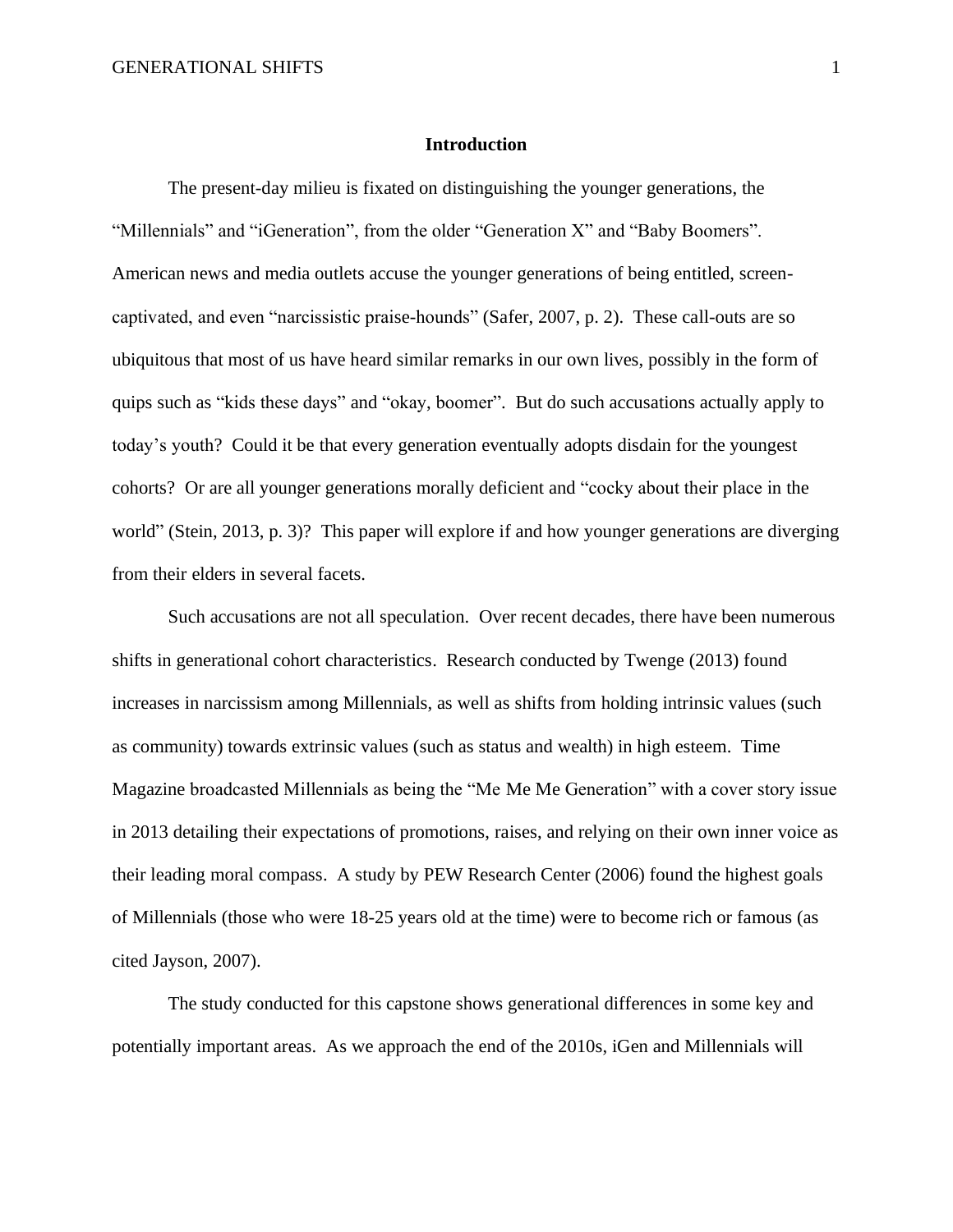#### GENERATIONAL SHIFTS 2

begin to increasingly rise and replace the retiring Baby Boomer generation in the workforce. Schneider (1987) argues that organizational climates mirror the values and goals of those in leadership (as cited by Twenge, Campbell, Hoffman, & Lance, 2010). As iGen and Millennials are becoming more significant players in society, albeit as graduates, employees, voters, or parents, examining their coinciding moral foundations, worldviews, and intellectual humility will help illuminate what shifts in values, perspectives, and discourse we can expect to accompany them.

This is especially important in today's fraught political atmosphere. Politics is one of the most salient platforms of our moral psychology (Haidt, 2012), and often acts as a "virtue debate stage". Against a political backdrop, we see where our morals and values overlap and diverge across groups. This paper explores the relevance of political polarization, generation cohort, morality, worldviews, and intellectual humility through the lens of positive psychology. As the discipline concerned with meaning (Seligman, 2013), it is essential to the advancement of the field to investigate changes in a culture's central values. I will first give an overview of the literature on generation cohorts. Then, I will introduce the field of positive psychology and how it can provide a contextual lens for some of the current trends that researchers are finding among younger generations. Then, I will review the literature on morality, worldviews, and intellectual humility as relevant value constructs examined within this study. Subsequently, I will provide the study and analysis conducted for this capstone, highlighting where Millennials and iGen stand today.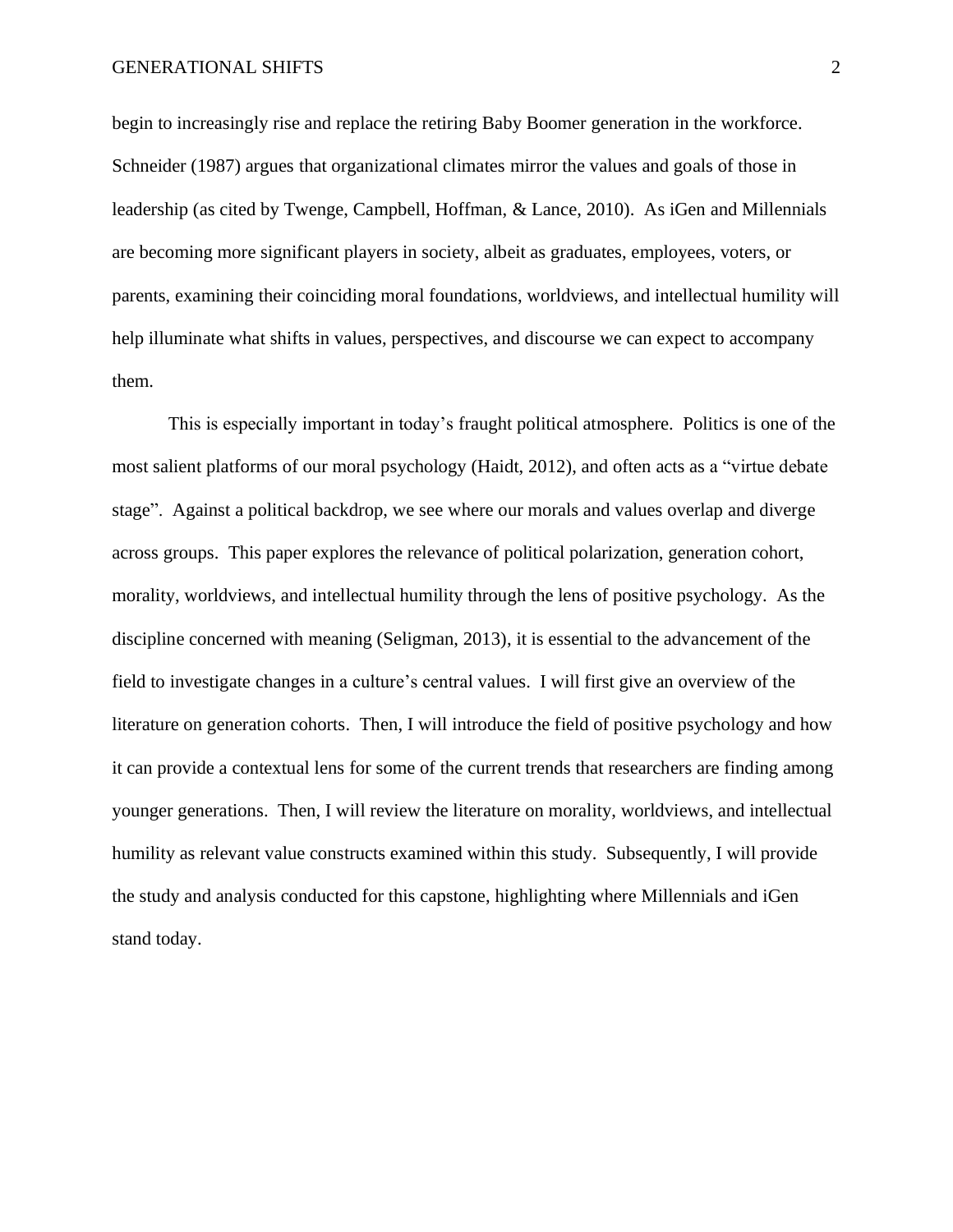#### **Part I: Generation Characteristics**

#### **Distinguishing Generation Cohorts**

Establishing what date range qualifies as a 'new generation' is not always clear (Twenge, n.d.). Generational distinctions are often determined by cultural, economic, or historical events that cause significant pivots in societal values that affect the up-bringing of those in critical developmental years (Twenge et al., 2010). For example, the Baby Boomers who were born during or after World War II spent their developmental years in post-war progress and prosperity, and adopted an optimistic and hardworking disposition (Gursoy, Maier, & Chi, 2008)**.** Generation X are often referred to as "latchkey" children because they were commonly left unsupervised while both parents were at work (Seemiller & Grace, 2016). In examining the validity of "generation" as a construct, Campbell, Twenge, and Campbell (2017) found significant differences between birth year cohorts, as evidenced among factors such as parenting style, social norms, attitudes, behaviors, personality, and mental health (Twenge et al., 2010). This paper adopts their generational categories of the Silent Generation, Baby Boomers, Gen X, Millennials, and iGen.

**Silent Generation.** The Silent Generation, born between 1925 and 1945, makes up some of the oldest living people today (Twenge et al., 2010). Raised by parents who endured the Great Depression, this presumably influenced and garnered mature attitudes and resourcefulness, leading to a more cautious and unpretentious nature (Howe, 2014).

**Baby Boomers.** Baby Boomers are those born between 1946 and 1964 (Twenge, Honeycutt, Prislin, & Sherman, 2016). They received their namesake as the soldiers returning home from World War II quickly started families, creating a baby-boom (Seemiller & Grace, 2016). These postwar individuals grew up in a growing economy where success was measured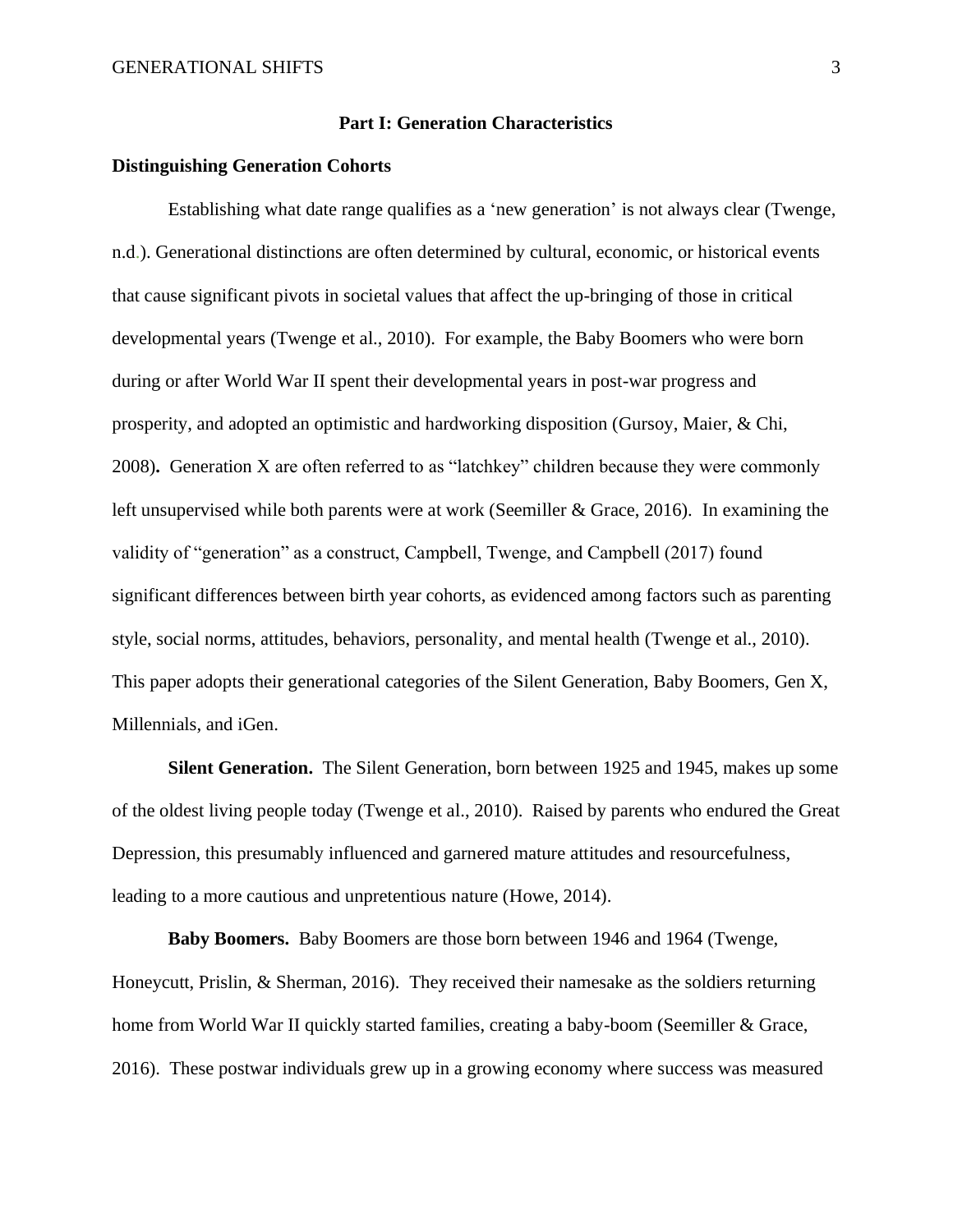by acquiring the "American dream". Having a good job, owning a family car and a home decked with modern amenities were the rewards earned by working hard. Baby Boomers also saw important social movements, such as the civil rights movement and anti-war demonstrations protesting the Vietnam War (Seemiller & Grace, 2016).

Gen X. Generation X (Gen X) includes those who were born between 1965 and 1979 (Twenge et al., 2016). Gen X grew up in a time where technology was advancing. As adolescents, Gen X saw personal computers and gaming systems reach the family household (Seemiller & Grace, 2016). During this era, married women were entering the workforce in unprecedented numbers, making it normal for Gen Xers to be periodically left home alone after school, encouraging independence at a young age. Seemiller and Grace (2016) suggest that nationally renowned events such as the economic recession of 2008 may have contributed to a generational disposition of skepticism and pragmatism.

**Millennials.** The year that best marks the end of Gen X and start of the next generation is particularly unclear. Here, Millennials, otherwise referred to as Generation Y, are considered as those born between 1980 and 1994 (Twenge et al., 2016). According to Lukianoff and Haidt (2015), many parents of Millennials were alarmed by the surge of child abductions making news in the 1980's, making it appear that the world was not safe. Parents passed that sense of danger on to their Millennial children, coddling them throughout their up-bringing. Millennials are commonly thought of as being self-righteous, self-involved, and overly confident (Seemiller & Grace, 2016). They grew up with high expectations of career success and a leisurely lifestyle; contributing to being typecast as impatient and entitled. As early adopters of social media, their constant social connection has blurred the boundaries between work and play. As Millennials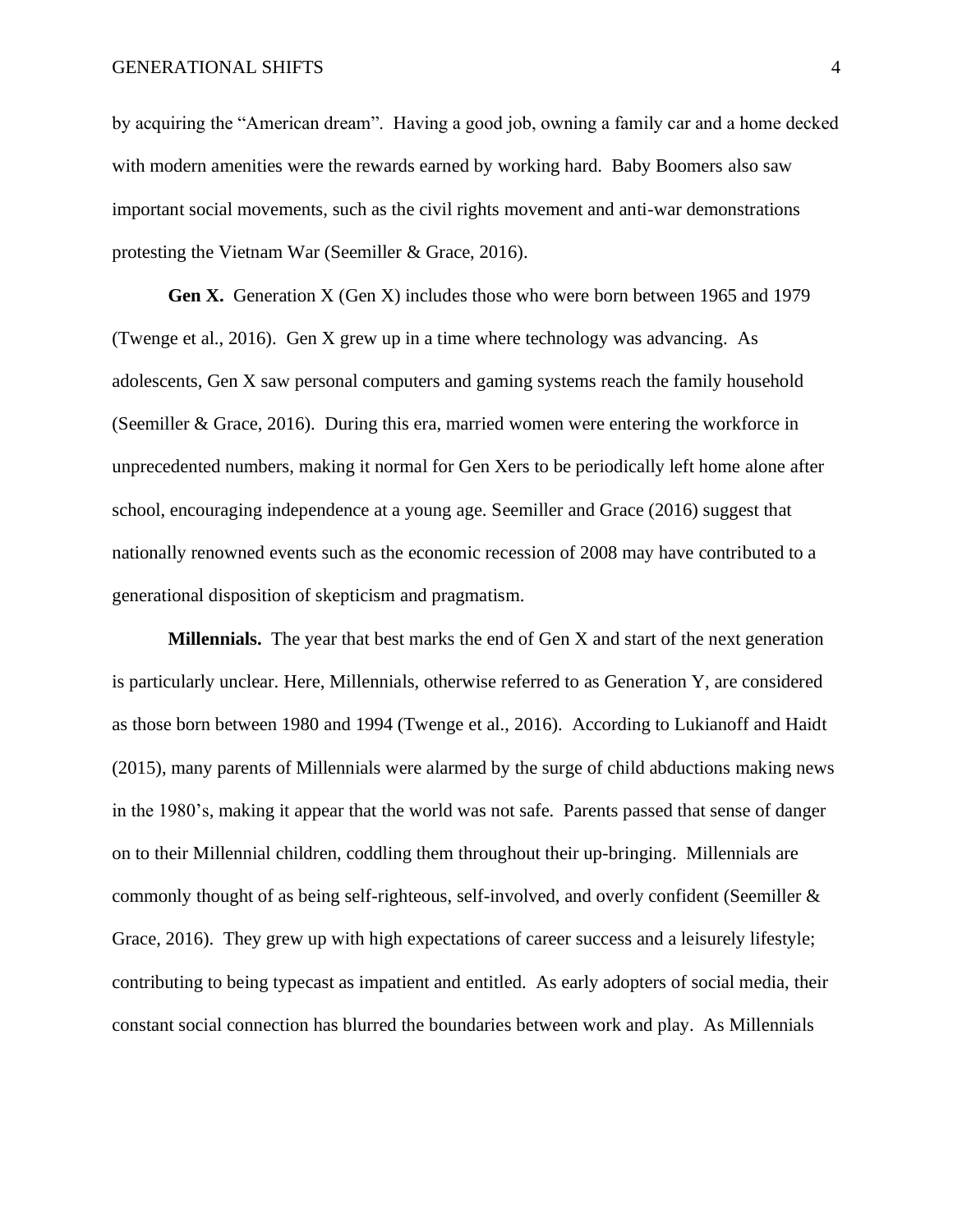entered their legal voting years in the early 2000s, political polarization increased (Haidt & Lukianoff, 2015).

**iGen.** The iGeneration (iGen) includes those born between 1995 and 2010 (sometimes referred to as Generation Z; Twenge et al., 2016). They received their moniker as the generation who grew up with the iPhone, which was released in 2007 (Seemiller & Grace, 2016). A year prior, in 2006, Facebook allowed 13 year olds to join the social media platform (Lukianoff & Haidt, 2015). While most Millennials can remember when technology entered the palm of their hands, iGen never knew differently. Seemiller and Grace (2016) suspect that this serves as an advantage to iGen, equipping them with the technological skills to solve global issues that they have always had access to. Their research found that iGen self-reported as being compassionate, open-minded, thoughtful, determined, loyal, and responsible. In response to their "Generation Me" predecessors, they see themselves as "Generation We".

#### **Literature on Shifts**

I have thus far highlighted today's generational categories. Understanding the birth year cut offs that have been adopted for this paper, along with some significant events that may have influenced the various generations, provides a stronger contextual basis for understanding differences in morals, worldviews, and intellectual humility and polarization. I will now provide literature on the shifts that have been witnessed on college campuses, in the workplace, and within politics. These three sectors are important aspects of modern humanity, and provide tangible examples of how generational differences may be expressed in some of our most commonly shared domains.

**On campus.** Millennials and iGen have gone to college, and academics are noticing. Lukianoff and Haidt (2015) raise alarm to the new attitudes of students on college campuses.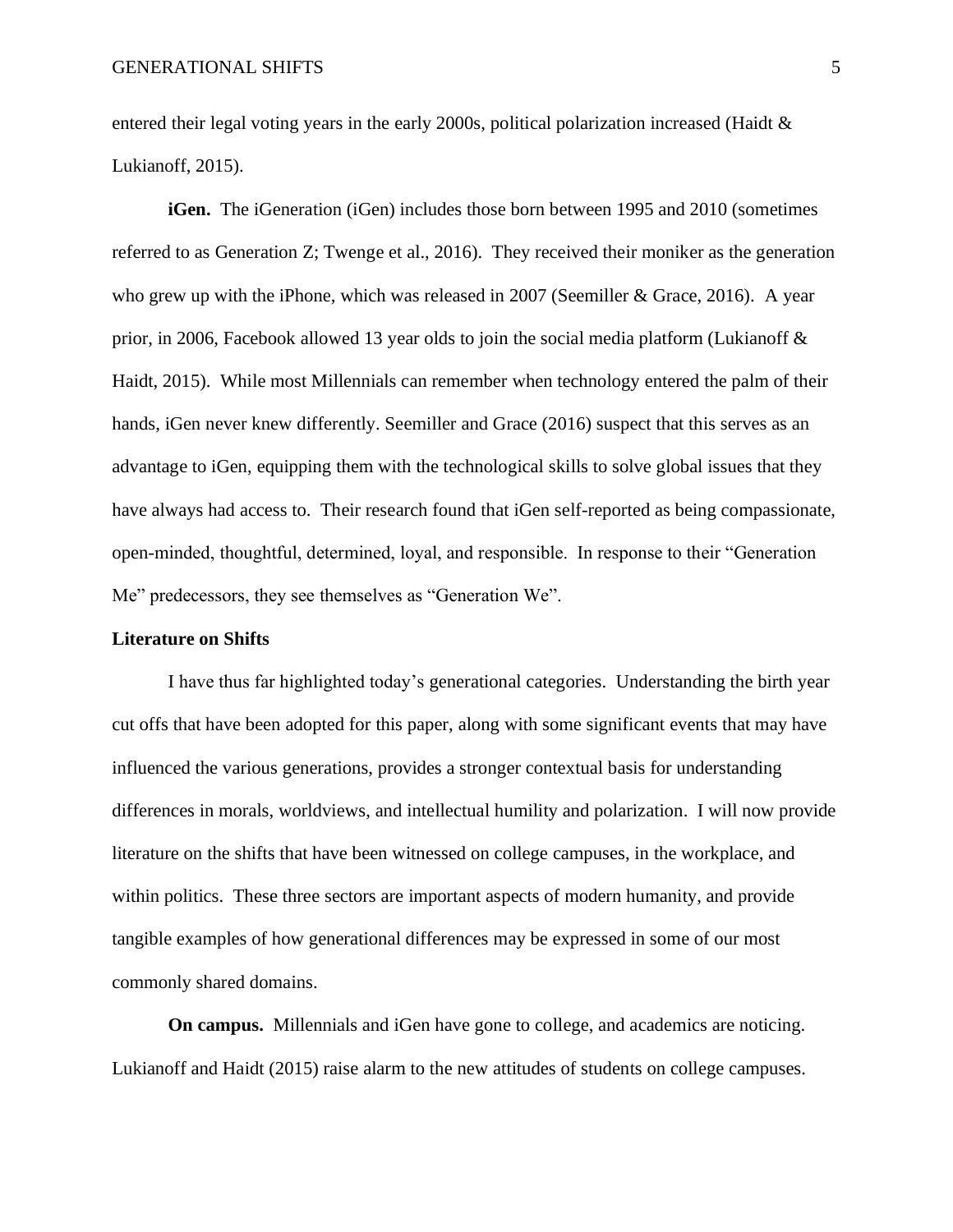#### GENERATIONAL SHIFTS 6

They recognize the adoption of what they call *vindictive protectiveness,* a proactive kind of vengeance intended to protect against and punish that which is perceived as offensive. Lukianoff and Haidt (2015) note how this brings moral outrage to the classroom, contributing to a setting propagated by moral allegiance, fear and fragility. A prime example marking this new era can be seen in 2016's "New York University Forum: Right to Say: Freedom, Respect, and Campus Speech" in which several NYU professors and a student debated *trigger warnings* on campus ("Topical Punch", 2016). The differences among generational attitudes are palpable in this debate, marking a clear divide in moral approaches to how (academic) authorities should demonstrate care, fairness and loyalty (all of which are key factors of Haidt's *moral foundations*, discussed later in this paper). Lukianoff and Haidt (2015) point to the combined rise in mental illness, emotional protectiveness, political polarization, and use of social media as contributing factors to vindictive protectiveness. While social media has connected younger generations to more national and global issues, it may be precipitating the coupling of disagreement with escalation. With the advent Facebook's "like" button in 2009, online participation shifted toward creating content that generated the most likes, or eventually on Twitter, the most retweets. An easy way to illicit a large response is to activate strong emotions such as outrage and anger. This may point to not only the changing tide of values among younger generations, but how the social media norms of discourse crept into the classroom.

**At work.** Twenge et al. (2010) examined generational differences in career and work values in which participants were asked the same questions at the same stage and age in life. With a sample ( $N=16,507$ ) of high school seniors in 1976 (Baby Boomers), 1991 (Gen X), and 2006 (Millennials), Millennials were found to have lower altruistic work values, such as helping others and supporting society, than older generations. Additionally, they showed a decline in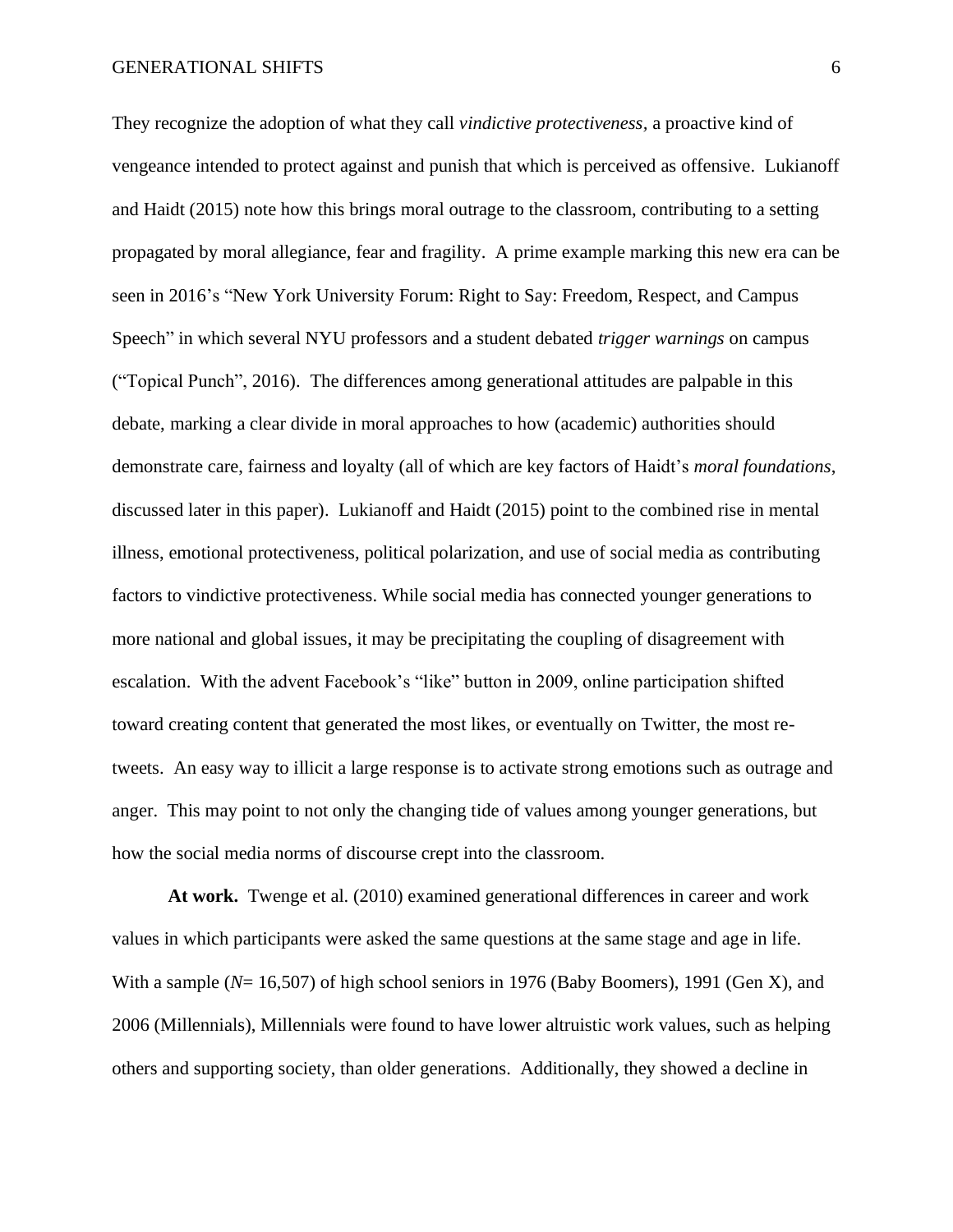#### GENERATIONAL SHIFTS 7 7

favoring social values at work (such as making friends), and intrinsic values (such as having an interesting, results-oriented job) in comparison to Baby Boomers. What showed to be central to the younger generation was an increase in leisure values and "perks". In recent years, organizations have hence added amenities, such as in-office gyms, flex-time, and catered lunches, to project a sense of relaxation and fun in the workplace. These findings not only highlight ways in which employers are attracting younger employees by aligning with their values, they show what values the younger generations will bring into organizations.

**In politics.** Current research signals a rising dichotomous political and ideological schema being hedged by generational cohorts. *Polarization* can be considered the tendency to view opposing partisans (the "out-group") in a negative light, and co-partisans (the "in-group") in a positive light (Iyengar & Westwood, 2014). Hill (2005) defines *political polarization* as a growing separation between distinct groups. Twenge et al. (2016) found that more Americans in the 2010's were expressing more polarized political views, stronger affiliations with parties, and stronger ideological self-categorization (such as liberal versus conservative). The results of three national surveys (*N*=10 million) showed more individuals identifying extremely with their political party (mostly driven by Republicans), and fewer people holding moderate ideological stances, even when controlling for age effects. Iyengar and Westwood (2014) have also examined a dramatic increase in polarization across American party lines.

Newport (2014) and other researchers found that Millennials are more likely to identify as Democrats and liberals than Baby Boomers and Gen Xers (as cited in Twenge et al., 2016).<sup>1</sup>

<sup>&</sup>lt;sup>1</sup> There is a possibility that this may be due to the current age range of Millennials and iGen, as younger individuals historically trend towards identifying as Democrat (Twenge, Honeycutt, Prislin, & Sherman, 2016). Understanding the political and ideological self-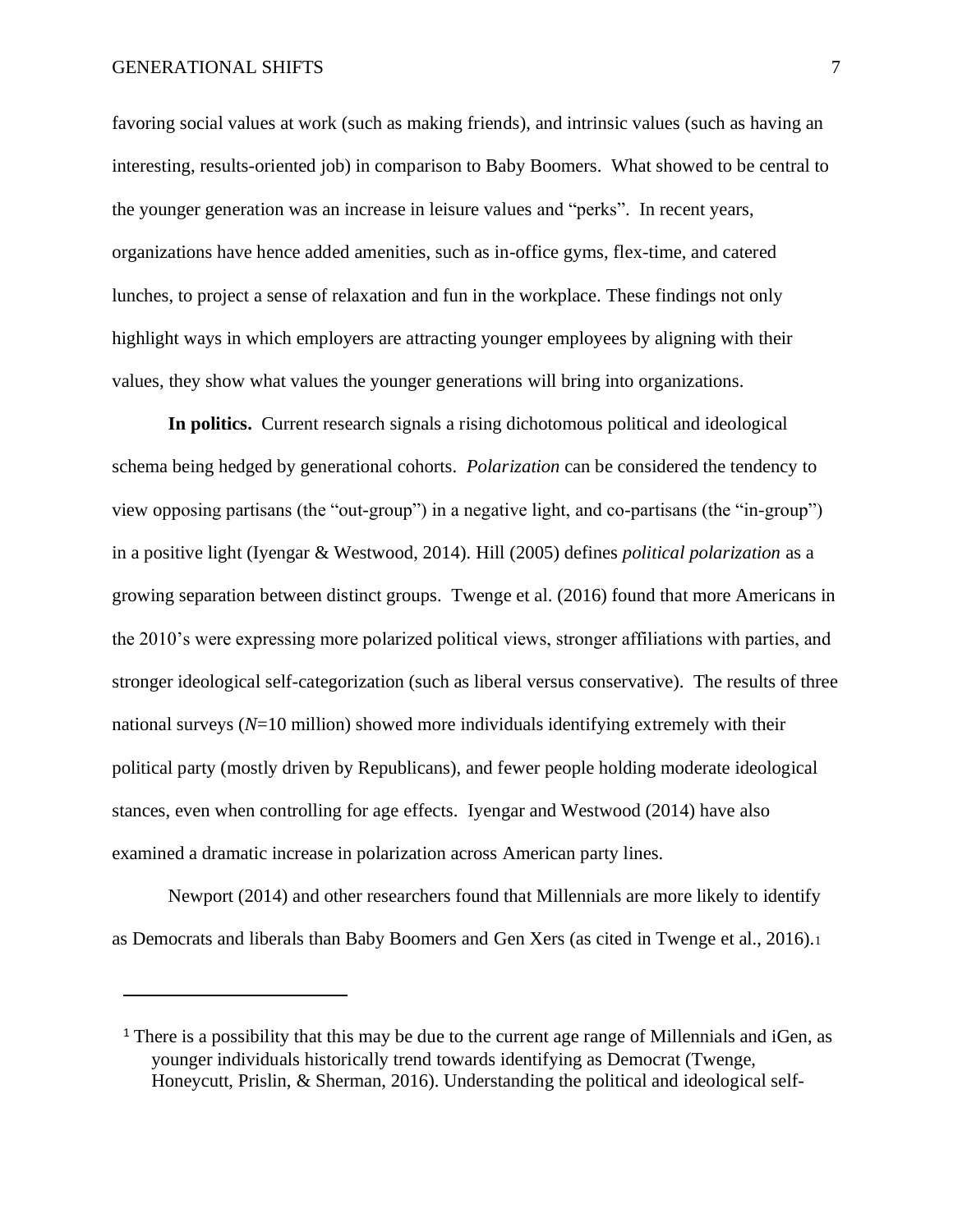#### GENERATIONAL SHIFTS 8

Because Americans become more politically polarized with age, there is a strong possibility that Millennials and iGen will continue to identify themselves as extreme with adulthood, rather than sway toward the moderately positioned middle. Further research points to younger generations maintaining the political positions they ascribe to today, as Ghitza and Gelman (2014) claim that the political events that occur over a person's life span, especially in their young adult years, inform how one votes ongoing throughout their life (as cited in Twenge et al., 2016). The most recent presidential election has coincided with polarization and outrage on both sides of the political spectrum, and will likely effect the young adults of today for the rest of their voting lives.

Political polarization and expressions of outrage are characterized by out-group hostility; and Haidt and Hetherington (2012) have found that negative views of "out-groups" have risen since the 1980s. Iyengar and Westwood (2014) suggest that the discrimination expressed across party lines is more-so out of animosity towards the opposing group than it is for in-group loyalty and preference. According to Van Boven, Judd, and Sherman (2012), those who identify extremely with their party or ideology have stronger perceptions of polarization than those who don't. This is not a result of viewing their own positions as drastic, but because they feel that the opposing "out-group" to be prejudiced and self-interested. Tajfel and Turner (1979) have shown that ingroup members often assign negative traits to members of their opposing out-groups (as cited in Iyengar & Westwood, 2014). Mark Lilla wrote in the New York Times article, "The End of Identity Liberalism", that liberals interpret Donald Trump's 2016 presidential win in a way that

categorization differences between generations is best comprehended with long-term data collection and when age is controlled for.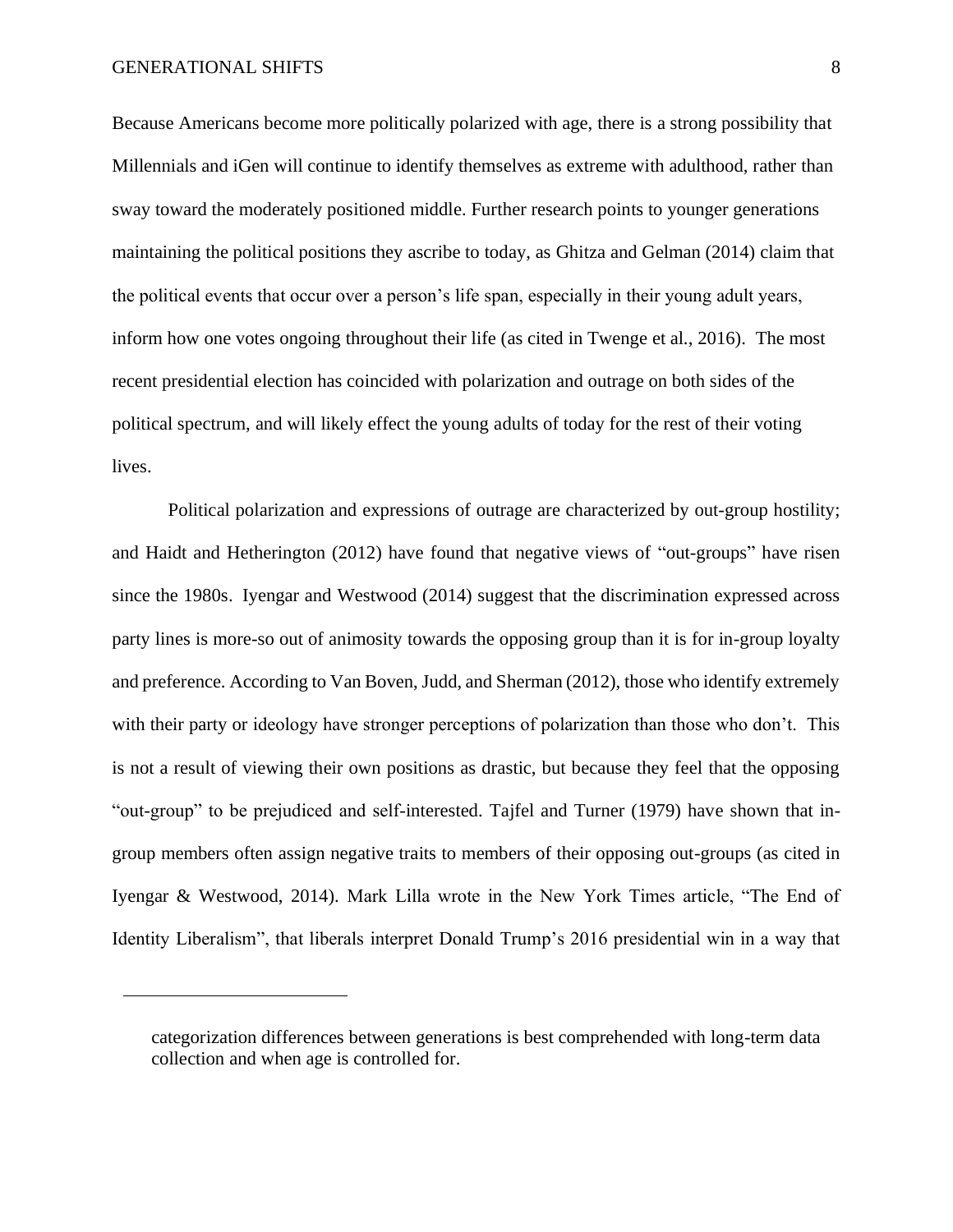posits liberals (the "in-group" in this case) as being superior to the corruptible, even racist, lowermiddle class conservatives. This interpretation signifies *confirmation bias,* or the predisposition to notice, remember, and value evidence that supports our initial beliefs and to not notice countering evidence (Reivich & Saltzberg, 2018). The assumption of mal-intent and hatred towards those in the out-group, along with confirmation bias, naturally leads to the conflicts we see in our political discourse. Political campaigns are often fueled with out-group hostility, slandering, and attack ads. American politics falling significantly on a bi-partisan spectrum ranging from Democrat to Republican enhances the sense of polarization and may only encourage opposition.

While political party identification provides a framework for orienting and understanding the political schema or atmosphere, Tajfel and Turner (2010) claim that it also shapes our social atmosphere more significantly than other social agents (as cited in Twenge et al., 2016). A significant finding of Iyengar and Westwood (2014) concluded that the out-group partisan divide is as strongly influential with political identity as it is race. Race has remained a divisive factor in America for centuries. Activists have endlessly fought against racial discrimination, spawning movements such as The Civil Rights movement of the mid twentieth century, and the modern movement, Black Lives Matter. Political identity partisanship reaching as divisive effects as race is alarming. Compared to race, partisanship is something that is voluntary. Although race is often a more immediately identifiable trait in comparison to political association, affiliations can be embedded and signaled in who we socialize with, our place of work, attire, on our lawns, and on our social media (Iyengar & Westwood, 2014). The pervasion of social identity into our everyday self-representation is also on the rise. Neighborhoods (Bishop, 2008) and marriages (Rosenfeld, Reuben, & Falcon, 2011) are becoming more politically homogeneous (as cited in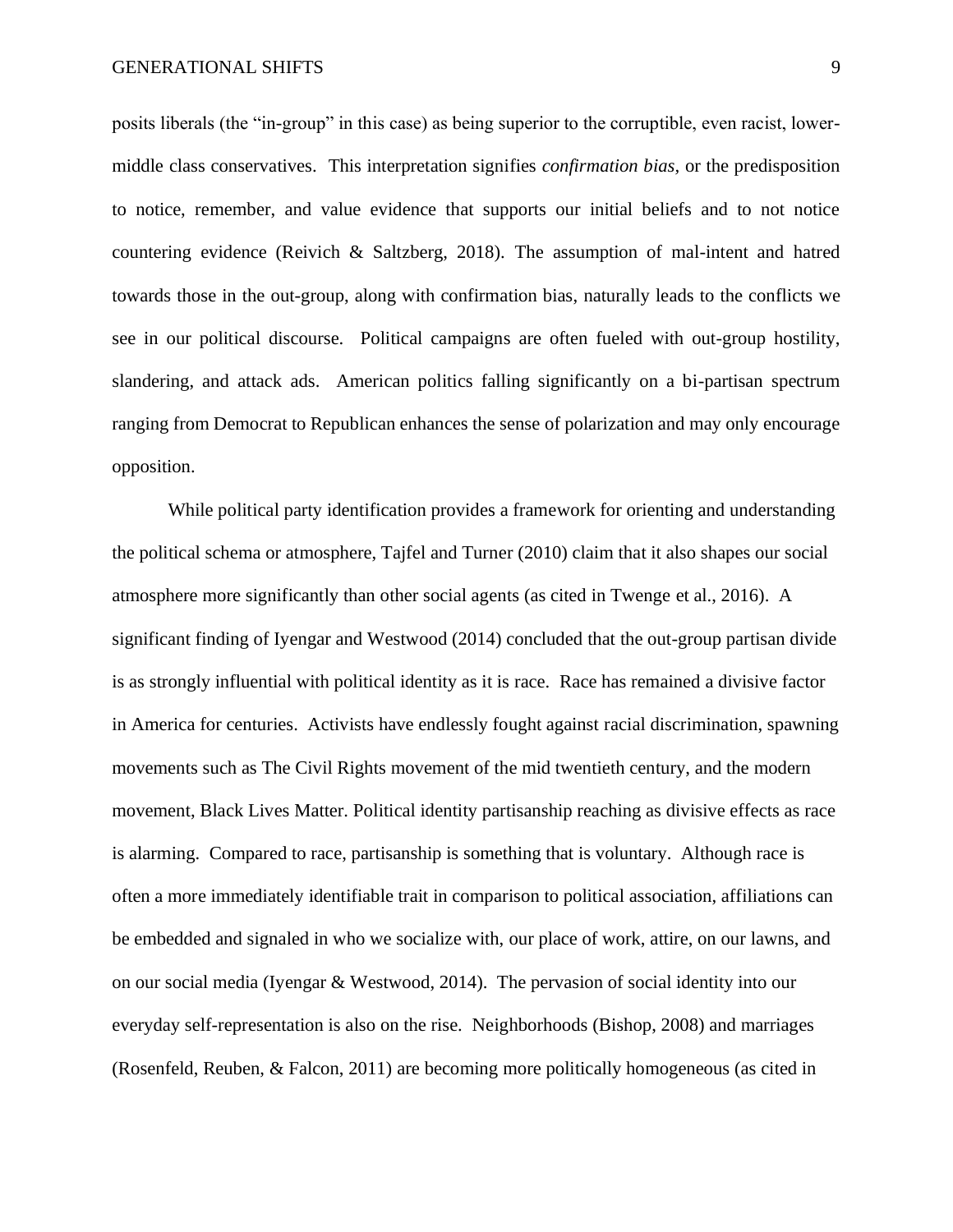Iyengar & Westwood, 2014), further contributing to the distancing and separation of in-groups from their out-groups.

**Takeaways.** We see indicators of culture-shifts as younger generations venture into college, the workplace, and politics.Politics in particular is the domain that houses a nation's virtues (Haidt & Joseph, 2004); and acts as a conduit of society's values. As more Americans flock to extreme and opposite ends of the political spectrum, there becomes less room for nuance and multiplicity. Haidt and Joseph (2004) argue that moral diversity is born out of political diversity. Political homogeneity may be a siren warning us of an endangered diversity of politics, moral values and worldviews. Furthermore, discrimination towards "out-groups" is becoming more pronounced, and the current socio-political environment does not have strongholds to prevent such marginalizing discourse. Productive discussion in a morally diverse society requires the acknowledgment that all proponents are morally motivated (Haidt & Joseph, 2004). By looking through the lens of positive psychology, we may better understand our human inclinations and moral motivations behind group membership, and where there is room to improve amidst this polarized political climate. I will continue by introducing positive psychology and its connection to moral psychology; followed by a review of moral foundations, primals, and intellectual humility and how they are relevant areas of study.

#### **II: Positive Psychology**

With an emphasis on scientific research and statistical data, positive psychology examines positive emotions, institutions, virtues and more to uncover what brings about wellbeing in human-beings (Seligman & Csikszentmihalyi, 2000). Throughout history, there have been various approaches to well-being, or "the good life", but one of the most salient may be Aristotle's concept of *eudaimonia*. Aristotle examined that the road toward happiness is often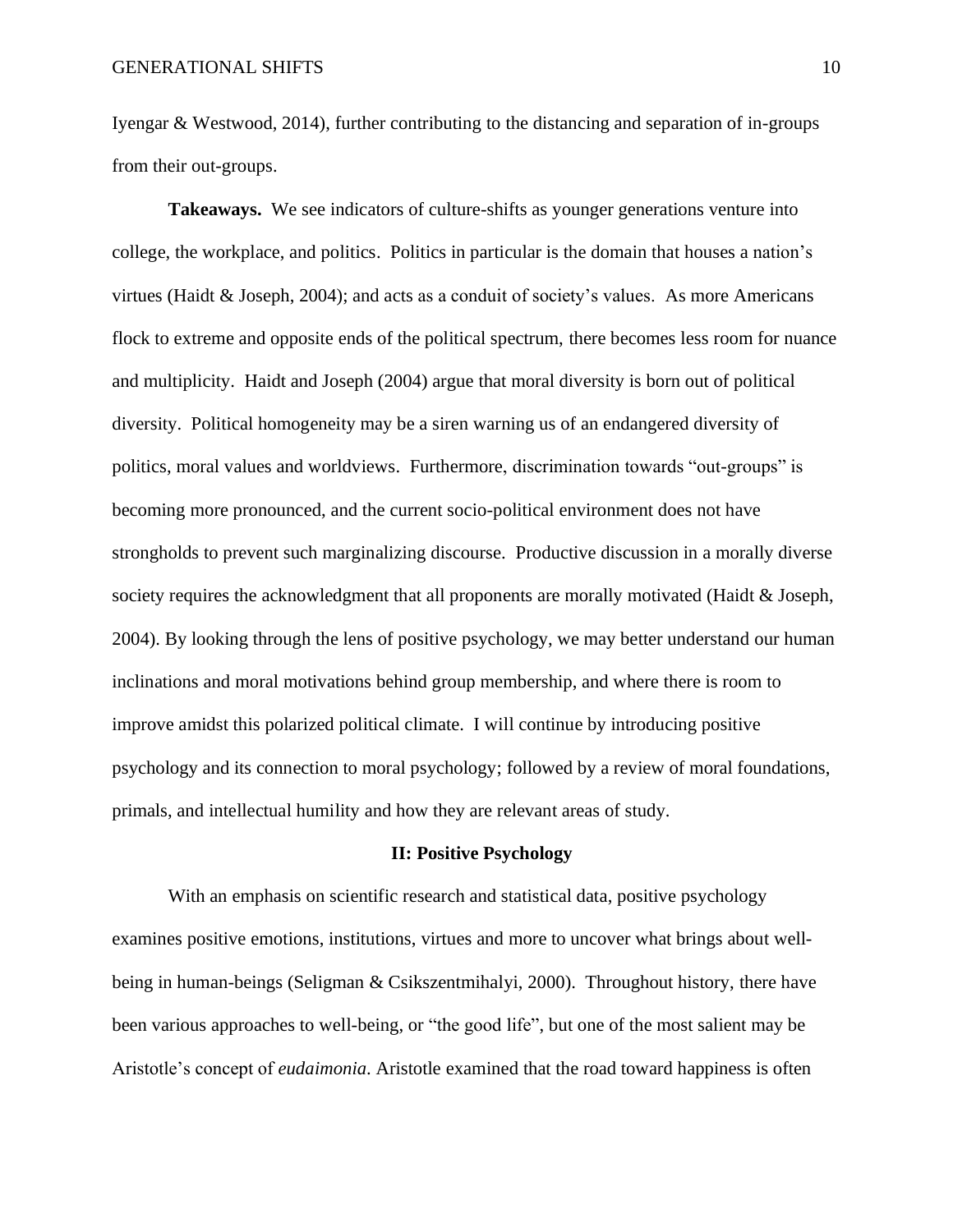paved with struggle and hardship, and thus, our pursuits must be towards "higher virtues" rather than mere pleasure or amusement (Melchert, 2002). Eudaimonia is concerned with what makes a life well-lived. A major pillar of positive psychology pulls from this morally charged concept, asserting that focusing on strengths of character, as opposed to deficits, can support human flourishing (Peterson & Seligman, 2004). Examining the historical underpinnings here will further build upon well-being's connection to virtuous character, morality, world views and how groups adopt these at scale.

The agricultural revolution marked a profound change in humanity, as it ignited an abundance of resources and time. As farming gave way to a surplus of food, people were able to settle, establish societies, and generate culture (McMahon, 2017). Not having to hunt and gather led to more free-time, which opened individuals up to philosophizing about the natures of society, existence, happiness, and virtue. The excess generated by the agricultural revolution, however, also gave way to inheritable inequalities. Families would pass down their commodities to kin, generation to generation, setting the stage for hierarchies, slavery and oppression (McMahon, 2017). This system kept happiness outside of one's control, and subject to the life you happened to be born into. Happiness was fleeting, or at best, considered a matter of luck. This is contrasted with today's view, in which happiness is seen as something people can achieve. From the time where happiness seemed to rest on fate or chance, humanity looked to religion for answers.

The advancement and increasing complexities of society demanded more intricate explications of human conduct and existence. It is not a surprise that the world's greatest religions emerged out of The Axial Age, including Buddhism, Judaism, Greek philosophy, and more (McMahon, 2017). Religion was not only a quest for understanding happiness, it was a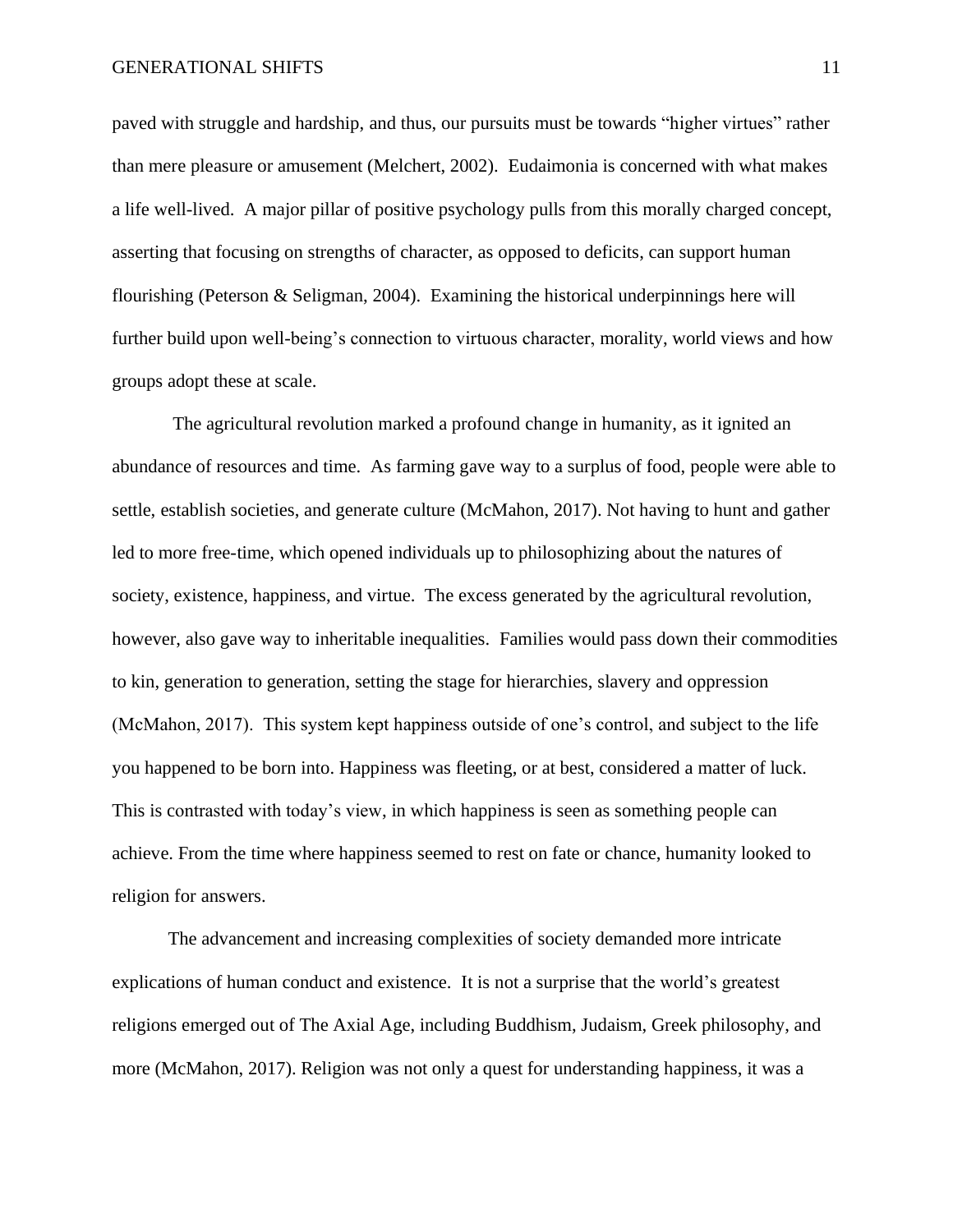search for meaning, a code of right and wrong, and provided the safety and communal benefits of belonging to a group. Being a member of a group, tribe, or religion increased one's likelihood and means of survival, and hence, we saw our first emerging forms of in-group and out-group loyalty.

We have a deep, inner yearning to be part of a tribe. We have evolved to be *groupish* just as much as we are driven by our own individual pursuits (Haidt, 2012)*.* While we may seek different types of relationships at different times in our lives (Smith, 2017), what remains is a need for some type of social structure to direct our sense of belonging and meaning. Haidt, Seder, and Kesebir (2008) claim that we often derive fulfillment from the collective identity that forms out of community belonging. Likewise, Baumeister and Leary (1995) maintain that the human condition cannot be understood without comprehending close relationships (as cited in Gable & Gosnell, 2011). Interestingly, the study of relationships was, at first, omitted from the consideration of positive psychology. Martin Seligman, the leading authority in positive psychology, initially neglected relationships in his first book, *Authentic Happiness.* It wasn't until over a decade later that he included relationships to be an important domain of the PERMA model<sup>2</sup> for well-being (Seligman, 2013). Positive psychology has since opened the floodgates beyond individualism to explore well-being within dyads and groups. On this account, political groups can serve as a valuable construct for understanding well-being; and polarization may be thought of as a hyper-activation of this psychological human trait to be part of and loyal to a group tribe.

<sup>2</sup> The PERMA model consists of five elements of well-being. These include positive emotions, engagement, relationships, meaning, and achievement (Seligman, 2013).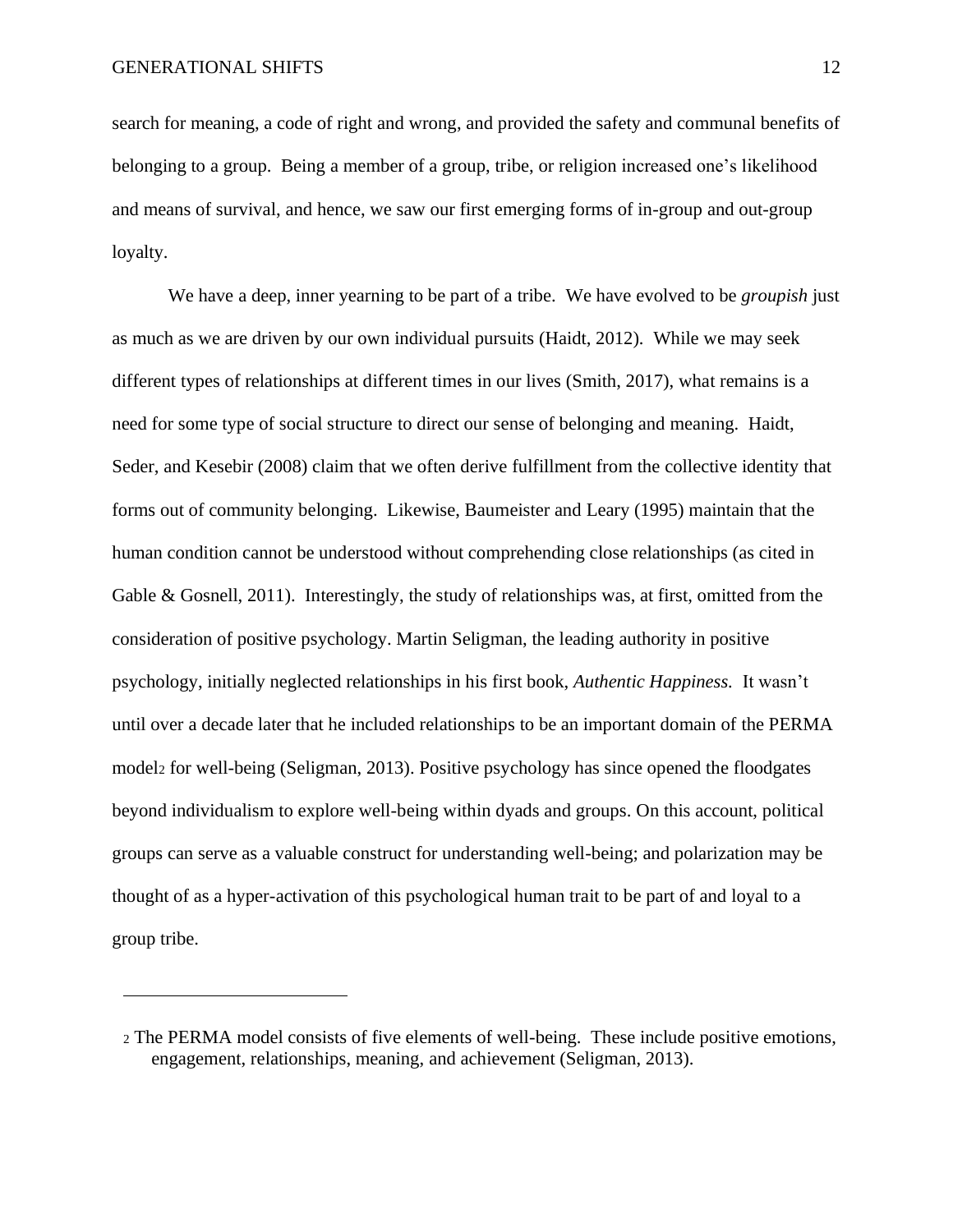#### **Part III: Literature on Morality, Worldviews, & Intellectual Humility**

I have thus far reviewed the literature on generational shifts in educational, vocational, and political settings. We can understand the rise in political polarization, especially among younger generations, through the lens of positive psychology and its concern for living well and virtuously. Now, I will cover the literature on morality, worldview, and intellectual humility as relevant value constructs examined in this study.

#### **Moral Foundations**

Haidt claims that morality was one of the strongest components influencing the human species reaching the top of the animal kingdom (personal communication, December 8th, 2017). Before the development and proliferation of language, humans could detect shared intentions among one another. This enabled our ancestors to communicate shared values, which led to cooperation and tribalism. Such cooperation is just as important in interpersonal relationships today, as we all exist in what Haidt (2012) describes as the *moral matrix*. Explained as the constructed moral system adopted by a given society, the moral matrix demands a negotiated way of interrelating with one another. Graham and colleagues (2013) have identified five ubiquitous, adaptive foundations of morality. The *moral foundations theory* posits care/harm, fairness/cheating, loyalty/betrayal, authority/subversion, sanctity/degradation as the directing components of the human moral compass (Graham et al., 2013). A sixth foundation,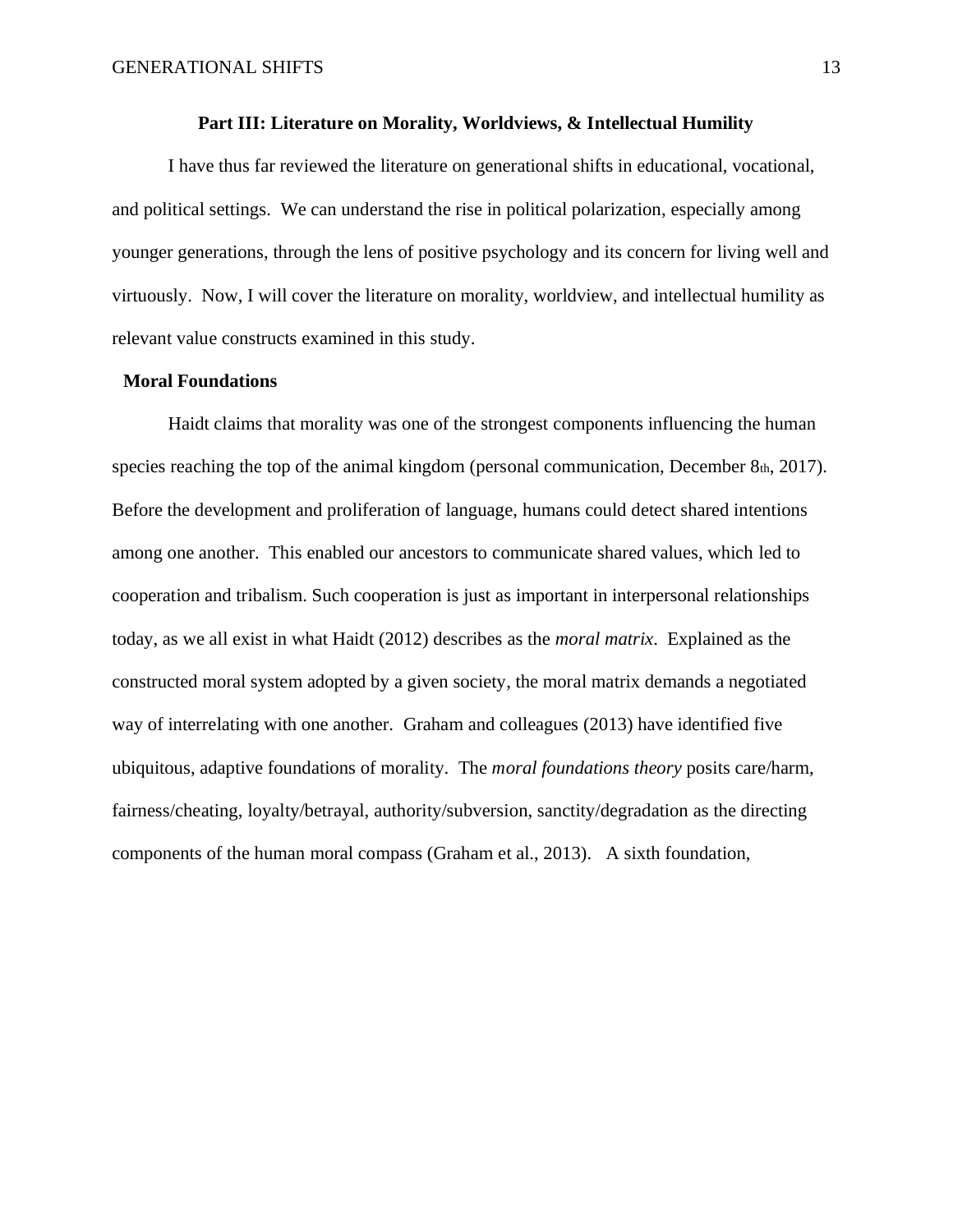#### GENERATIONAL SHIFTS 14

liberty/oppression, is currently being researched, and was not included in this study3. Further detail of the former five moral foundations and their properties are as follows.

**Care/Harm.** Caring for kin has been an adaptive necessity for all mammals (Graham et al., 2013). Offspring do not survive without being looked after and attended to, and thus, it is part of our evolutionary nature to care for others. This foundation has matured to a value spectrum of nurturing and suffering. If you measure high on the care/harm scale, having compassion for others, including victims, and anger for perpetrators is very relevant to your moral reasoning.

**Fairness/Cheating.** Social interaction demands cooperation. As a social species, cooperation is leveraged by the fairness in both the relational and transactional aspects of our interactions. This foundation encompasses virtues of trustworthiness and justice and the vices of cheating that are at play in our collaborations (Graham et al., 2013). Those who highly endorse fairness, aspire towards proportionality (Haidt, 2012).

**Loyalty/Betrayal.** Coalitions were advantageous to winning wars and finding food. Thus, loyalty to one's tribe emerged as a virtuous characteristic. Today, loyalty to the in-group may be expressed in politics, sports, consumer brands, etc. This moral foundation is concerned with group pride, rage, threat, and patriotism (Graham et al., 2013).

**Authority/Subversion.** Hierarchies often lend themselves to order and efficiency, and one's obedience or deference to such order has had social and survival impacts. Today,

<sup>3</sup> The liberty/oppression foundation is concerned with the restriction of one's freedoms. Those who endorse this foundation are triggered by oppression and tyranny, often leading to *reactance* (Haidt, 2012).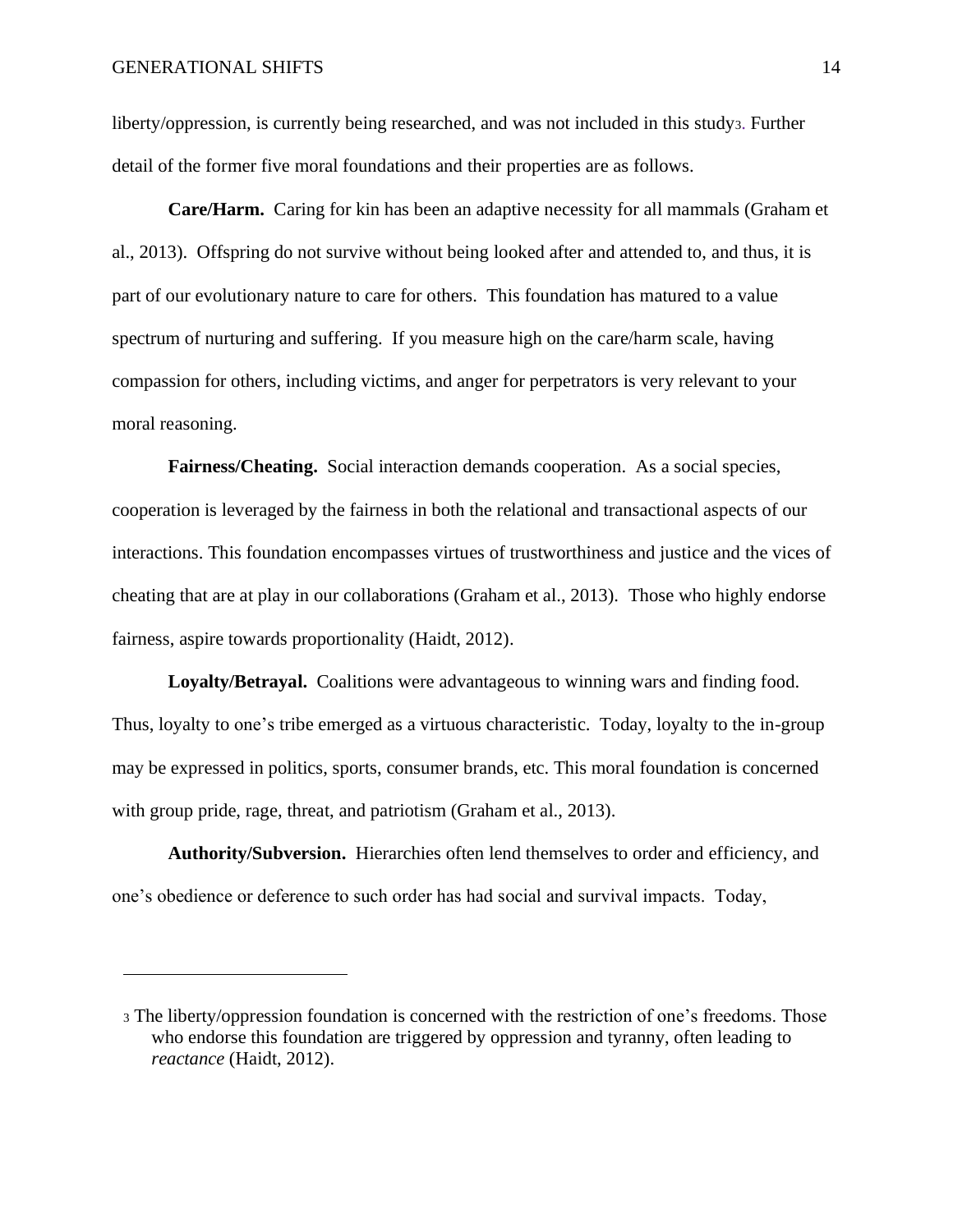#### GENERATIONAL SHIFTS 15

hierarchies can be exhibited in a variety of ways, such as in relationships between teachers and students, bosses and employees, and so forth. It weighs aspects of respect, fear, and rank in moral considerations, as well as honoring traditions (Graham et al., 2013).

**Sanctity/Degradation.** This moral foundation is often referred to as the "purity" foundation. According to Graham et al., (2013), the emotion of disgust has adaptive advantages to survival. Cultures develop taboos as a way to discourage certain behaviors that are not advantageous, such as incest and food cleanliness. When we attach morality to our behaviors, it makes it much easier to negotiate whether or not to do certain things. We sanctify the things that are thought to be good for us, and we degrade those that are not. Modern considerations of purity can be seen in our views on sex and diet.

**Moral Foundations and Politics.** While each of us possess all of these moral foundations, they vary to certain degrees among individuals and across groups. Conservatives tend to value these foundations fairly evenly, whereas liberals rank authority, loyalty, and sanctity quite low comparatively (Haidt, 2012). Haidt and Joseph (2004) claim that liberals have an increased capacity to spot victimization, and also rely on virtues related to reciprocity, such as fairness, and equality. Whereas conservatives see hierarchies as relating to order, karma, and the capitalist notion of reaping what you sow, liberals view hierarchies as oppressive. The study reported below looks at how moral foundations are distributed among political and generational factors.

#### **Worldview**

According to Reivich and Shatte (2002), beliefs often give rise to our feelings and behaviors. In fact, a major therapeutic method emerged out of this very premise. Ellis and Ellis (2011) describe cognitive behavioral therapy as the approach that addresses one's belief systems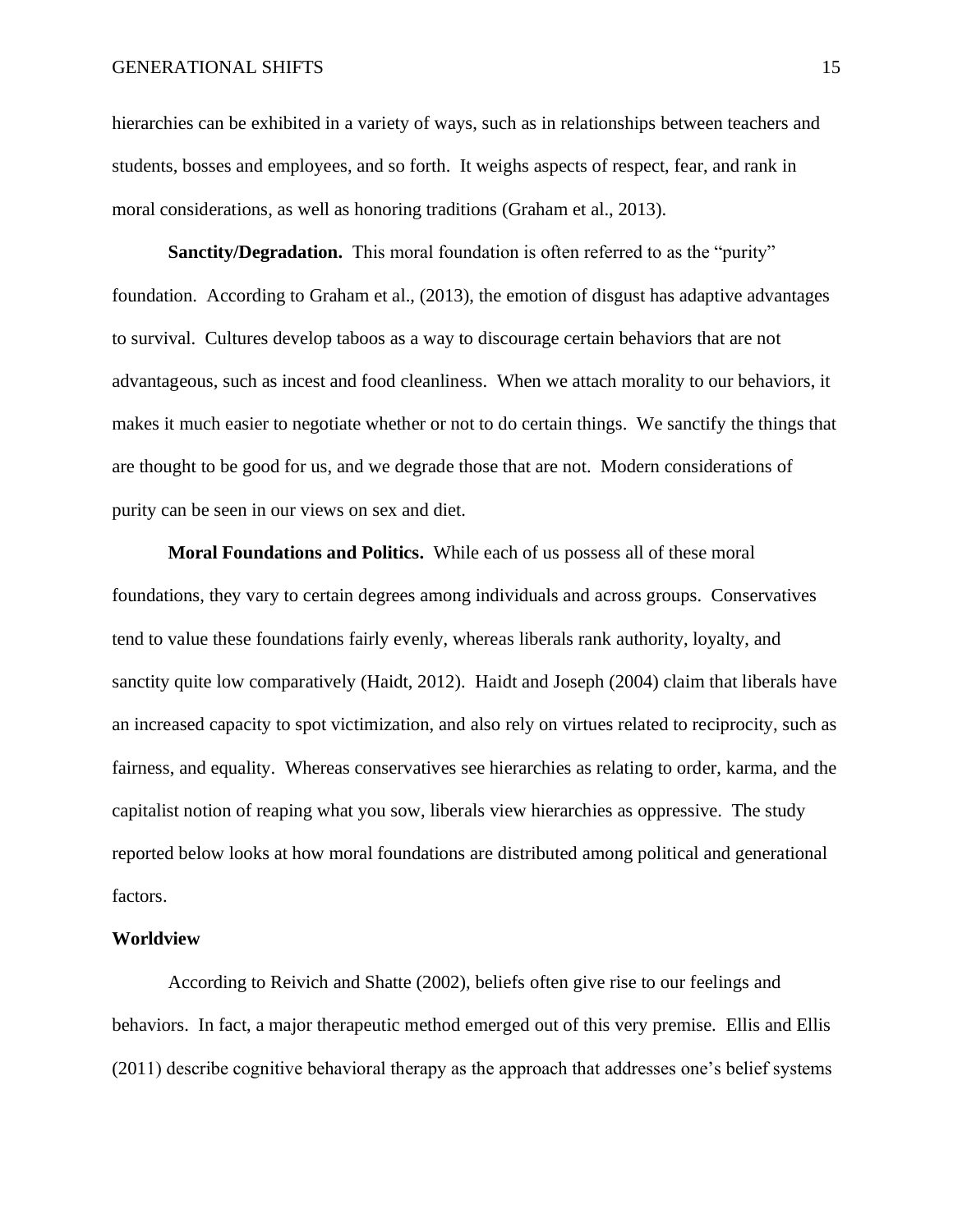in how they drive emotions, reactions, and their corresponding or resulting behaviors (as cited in Clifton, 2013). In Clifton's (2013) initial exploration of *primals* (which were previously referred to as "universal assessments"), he identified that world belief systems generated momentum when philosophers such as Kant and Hegel introduced the concept of *Weltanschauung,* or "world-view"*.* Kant's approach to *Weltanschauung* posits the individual as having a centralized moral and cognitive perspective from which they extrapolate meaning or non-meaning in life (Clifton, 2013). This concept gained widespread attention in Europe, reaching psychologists such as Piaget and Bartlett, who eventually brought *schemas* under the consideration of psychology. Nash (2013) considers schemas to be the framework through which a person organizes and interprets information (as cited in Clifton, 2013). As such, schemas garner expectations around how we understand the world and our past, present, and future experiences.

Clifton and colleagues (in press) continued the exploration of universal assessments by examining over 80,000 Tweets, 358 historical texts, the 840 most used adjectives, the 24 strengths (as distinguished by the VIA character institute), 10 positive emotions, and conducted 10 religious focus groups and a literature review of six various disciplines to determine categories for general "beliefs about the world", otherwise known as *primals*. By identifying patterns of descriptions about the world, these researchers could determine not only how people talked about the modus operandi of the internal world, but their beliefs regarding how *everything in life* typically functions. The researchers created a "Primals Archive" containing the qualities that people attribute to their world descriptions. The final instructions developed for the Primals Inventory (PI-99) includes 99 items measuring 26 primals. Examples of primals include (believing the world is…) abundant, changing, funny, intentional, pleasurable, and so forth.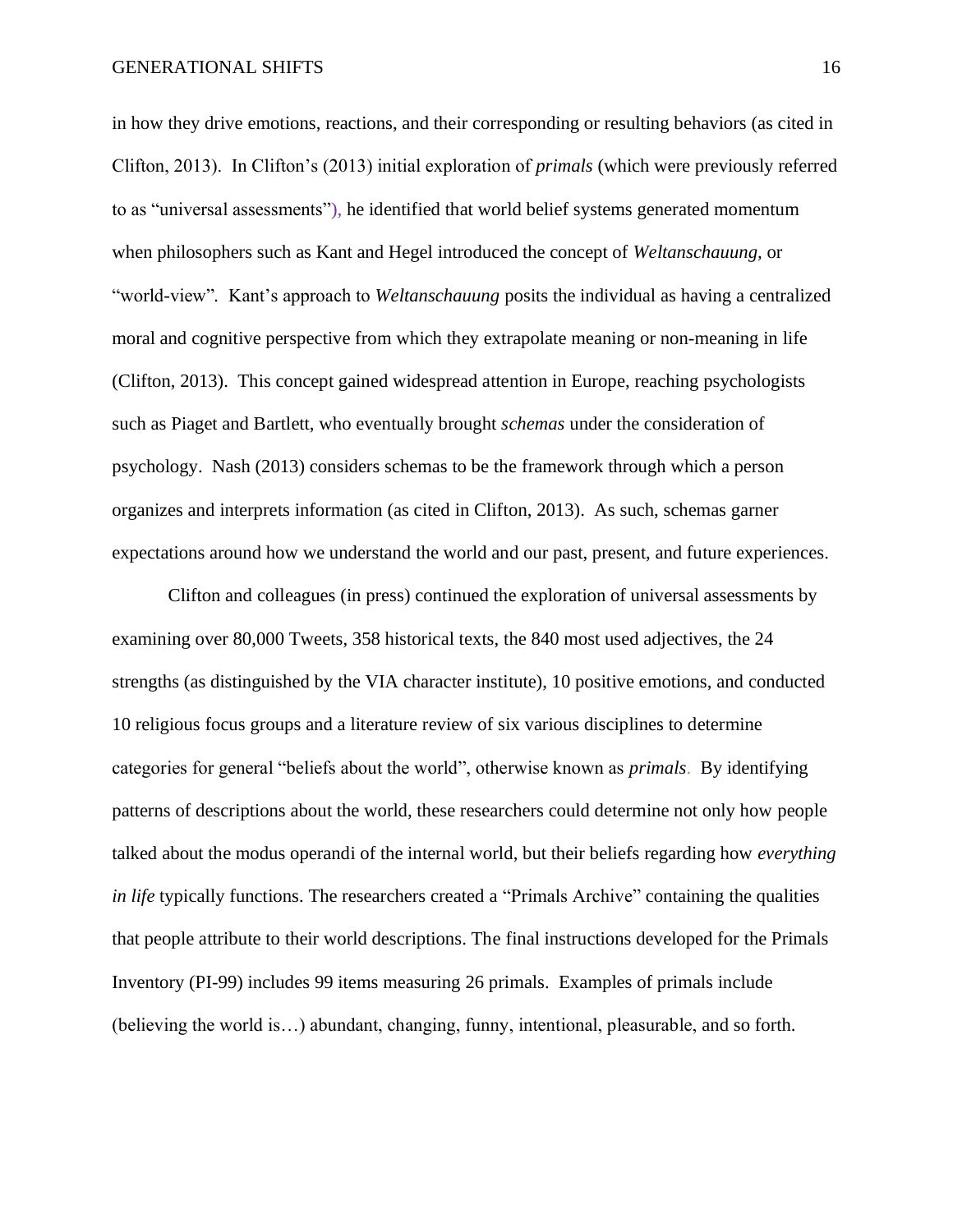Oakerson asserts that primals potentially hold significant indications and influence over political beliefs (as cited in Clifton et al., in press, p. 70). If world beliefs bear notable impact on one's political identity, they will thusly impact one's political activity as well. It is easy to surmise how believing the world to be primarily hierarchical versus beautiful may influence how a person participates civically. For this reason, I examined seven primals in the survey conducted for this capstone that Clifton et al. (in press) found to be generally predictive and/or related to political ideologies. These select primals include: Hierarchical, Just, Progressing, Cooperative, Beautiful, and Harmless.

#### **Intellectual Humility**

An important aspect of positive psychology is the science of character, which aims to identify what is best about humanity, recognizing traits as being both stable and malleable in individuals. Peterson and Seligman (2004) created a classification of virtues in which twentyfour character strengths are categorized. Character strengths must meet the criteria of being fulfilling, morally valued, ubiquitous, and not diminish others (Seligman, Steen, & Peterson, 2005). They must also be distinct and have obvious and negative antonyms. The six virtue categories that house the strengths are wisdom, courage, humanity, justice, temperance, and transcendence. Some examples of the character strengths under these virtue categories include curiosity, zest, kindness, fairness, humility, and humor respectively. The VIA Strengths test is a comprehensive and multidimensional questionnaire that identifies a person's top ranking strengths. This provides each individual a unique profile, stressing that strengths are expressed in combination with one another (Niemiec, 2017). Signature strengths are the top strengths that are the most easy, effortless, energizing and essential to an individual.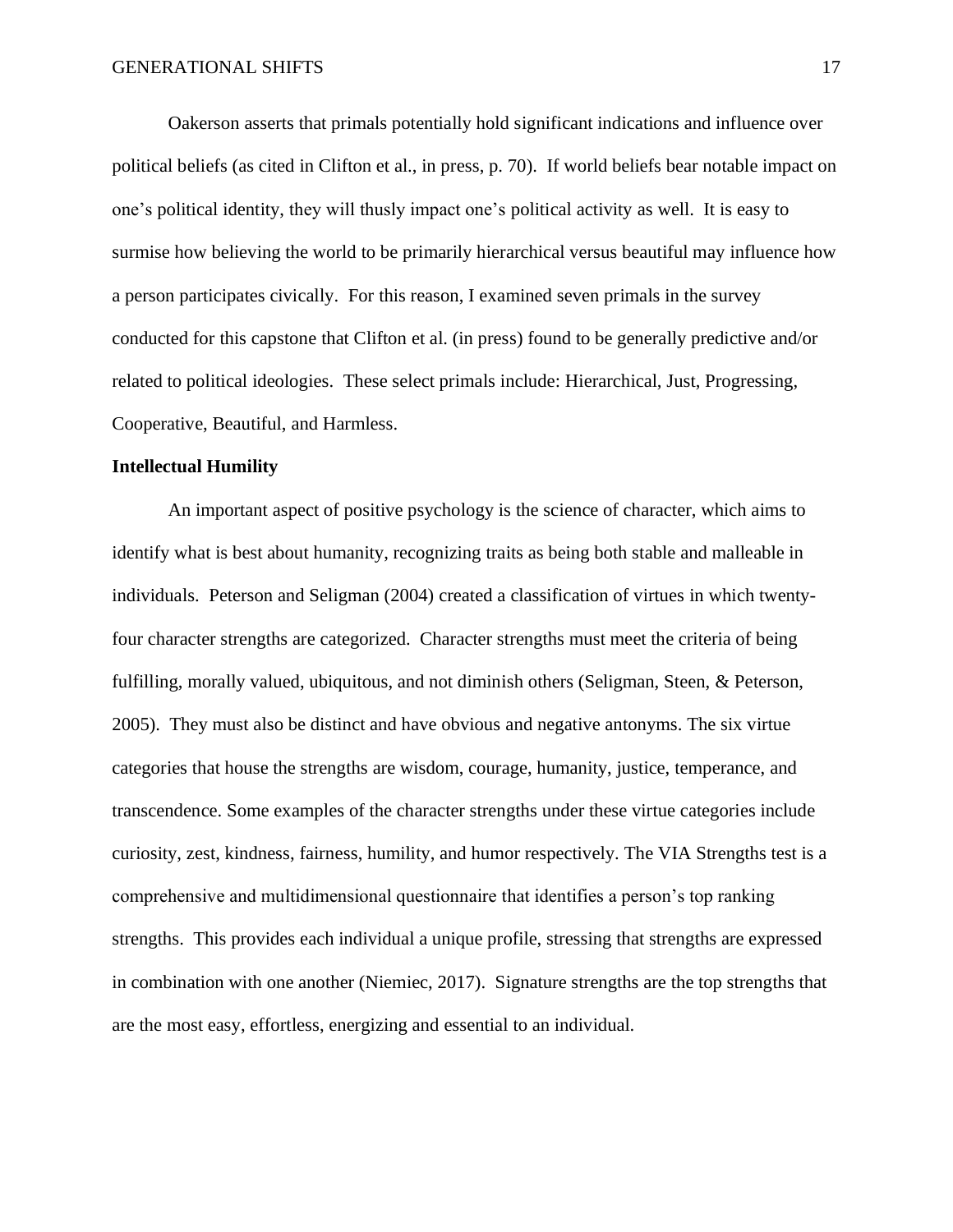The virtue category of temperance encompasses strengths that relate to one's ability to balance, moderate, and safeguard against life's extremes, excesses, and indulgences (VIA Character, n.d.). Humility falls under this category, and is considered to be the disposition of modesty. Tangney (2000) qualifies intrapersonal aspects of humility, such as having accurate views of one's self, accomplishments, and limitations. Other researchers, such as Davis, Worthington and Hook (2010) identify interpersonal qualities of humility such as the ability to be self-less (as cited in Krumrei-Mancuso & Rouse, 2016).

Krumrei-Mancuso and Rouse (2016) put forth the construct of *intellectual humility* (IH) as a potential agent for promoting thriving through a culture of tolerance, collaboration, and civil discourse. What distinguishes IH is having accurate and modest views of knowledge, ideas, beliefs, and opinions (Krumrei-Mancuso & Rouse, 2016). IH involves holding a humble stance, acknowledging the limits and biases that influence one's ideas. Niemiec (2017) stresses that character strengths can be developed, and that character involves a behavior or action in accord with virtue. While the overuse of humility is found to be positively associated with social anxiety (Freidlin, Littman-Ovadia, & Niemiec, 2017), the underuse may have equally consequential social impacts. Krumrei-Mancuso and Rouse (2016) assert that IH aims for an Aristotelian mean between these potential self-effacing and grandiose qualities. In this way, IH may be a nuanced strength to cultivate in light of political polarization and with the shifts in values of the upcoming generations.

Krumrei-Mancuso and Rouse (2016) conducted various studies to create the 22-item Comprehensive Intellectual Humility Scale that measures four aspects of intellectual humility which they find to be distinct but inter-correlated. The first category is independence of intellect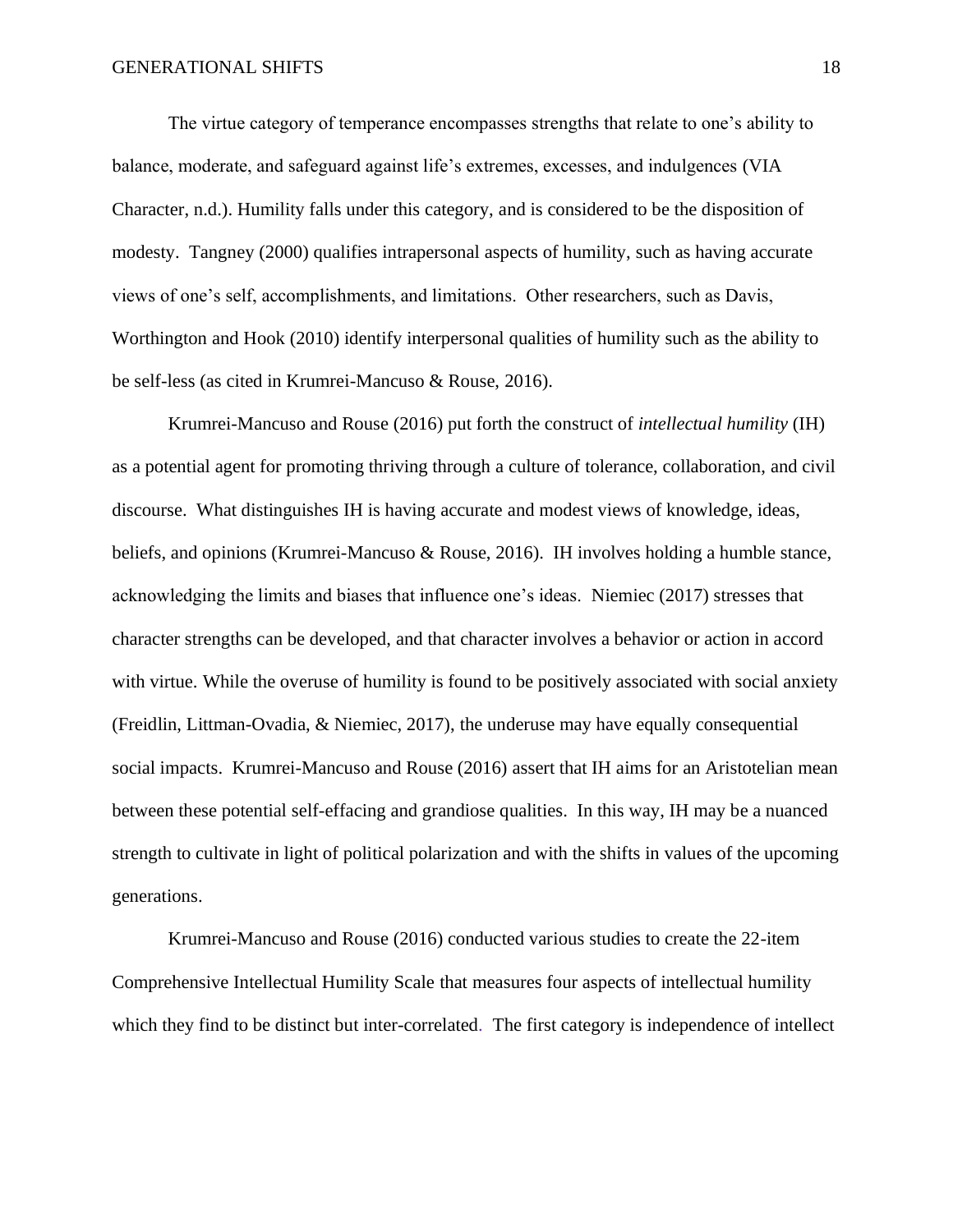and ego4; the second: openness to revising one's viewpoint; the third: respect for other's viewpoints; the fourth: having a lack of intellectual overconfidence. These four components mirror Tangey's (2000) conception of humility as involving openness, self-forgetfulness, modest self-assessment, and a concentration on others (as cited in Krumrei-Mancuso & Rouse, 2016). Examining the levels of intellectual humility among today's generation cohorts will serve as an important tool for positive political discourse and initiate a baseline for future studies going forward.

#### **Part IV: Study**

This study examined the spread of generation and political polarization factors on morality, worldviews, and intellectual humility. The scales used to measure these factors included those discussed above: Moral Foundations Questionnaire (MFQ) including the five subscales of care/harm, fairness/cheating, loyalty/betrayal, authority/subversion, sanctity/degradation; six Primals scales including Hierarchical, Just, Progressing, Cooperative, Beautiful, and Harmless; and the Comprehensive Intellectual Humility Scale (CIHS), including the four subscales of independence of intellect and ego, openness to revising one's viewpoint, respect for other's viewpoints, and having a lack of intellectual overconfidence.

#### **Method**

A 93-item questionnaire was created on Survey Monkey and administered through the Amazon Mechanical Turk (mTurk) online platform on June 18th, 2018. Three items on the

<sup>4</sup> Having a high independence of intellect and ego means to have a healthy identity not entirely dependent on one's own intellect. Having a low independence of intellect and ego indicates being intellectually-egotistic, in which someone may feel personally attacked when their ideas are challenged.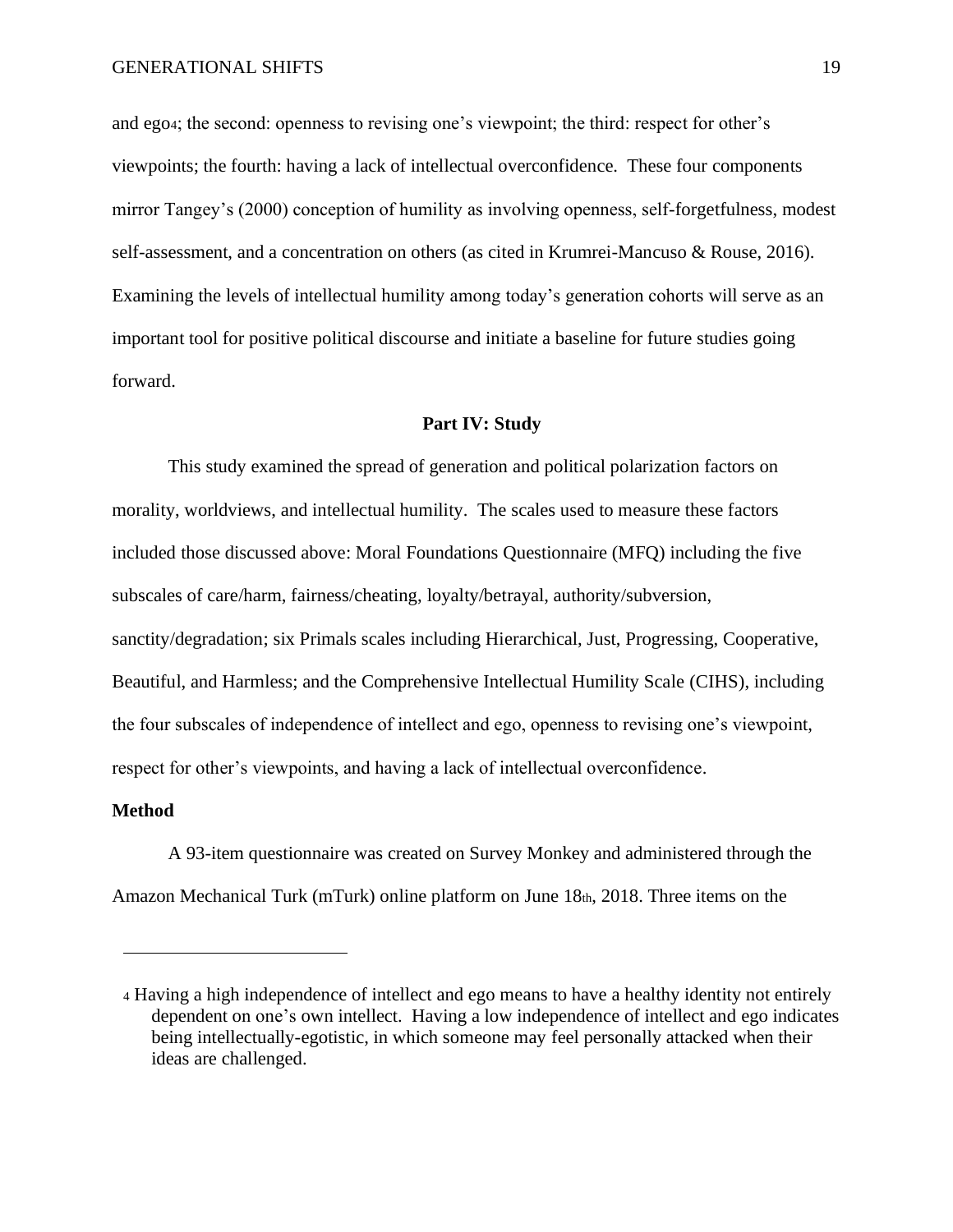questionnaire were "attention checks" or validation questions. Participants who answered incorrectly on two or more of these questions were omitted from the data results. Participants who did not complete every question on the survey were also omitted. 537 responses were initially collected, 37 were omitted, resulting in a sample size of *N=*500. 311 (62.2%) of the participants were male; 188 (37.6%) of the participants were female, and 1 participant identified as "Other". Generationally speaking, 8.2% of respondents were iGen (*n*=41); 72.2% of respondents were Millennials (*n*=361); 13.8% of respondents were Gen X (*n*=69); 5.4% of respondents were Baby Boomers (*n*=27); .4% of respondents belonged to the Silent Generation (*n*=2); The spread of political party affiliation amongst participants was as follows: 42.2% Democrat (*n*=211); 28% Republican (*n* = 140); 5% Libertarian (*n* = 25); 2.2% Green (*n* =11); 18.2% Independent (*n*= 91); .2% Other (*n* =1); 4.2% None (*n* =21). The spread of political ideology held amongst participants was as follows: 8% Very conservative (*n* =40); 17% Conservative (*n* =85); 9.6% Slightly conservative (*n* =48); 17.4% Moderate (*n* =87); 9.6% Slightly liberal (*n* =48); 21.2% Liberal (*n* =106); 15.4% Very liberal (*n* = 77); 1.8% N/A (*n* =9).

**Measures.** Participants were prompted with the thirty items on the MFQ. The prompt for the MFQ was as follows: "Our first set of questions give you some general prompts. When you decide whether something is right or wrong, to what extent are the following considerations relevant to your thinking?" Response options were placed on the following six-point Likert scale: 1= "Not at all relevant", 2= Not very relevant", 3= "Slightly relevant", 4= "Somewhat relevant", 5= "Very relevant", 6= Extremely relevant". For the second set of MFQ items, participants were given the following prompt: "These questions are slightly different. Please read the following sentences and indicate your agreement or disagreement". Response options were posited on a six-point Likert scale and included: "1= "Strongly disagree", 2= "Moderately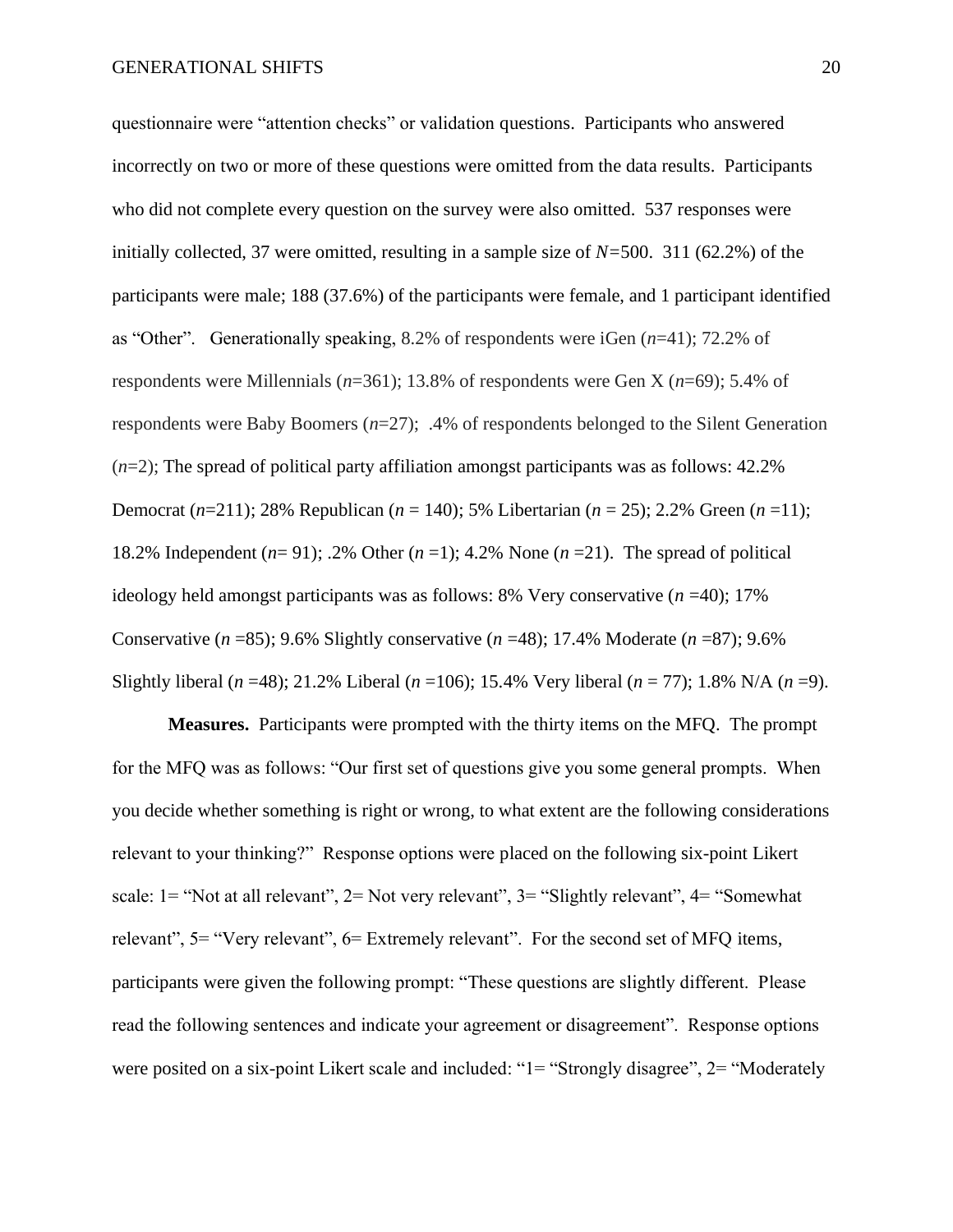disagree", 3= "Slightly disagree", 4= "Slightly agree", 5= "Moderately agree", 6= "Strongly agree". One "attention check" question was administered in each of the two MFQ sections. The lowest possible score on the MFQ is 0, meaning you completely reject the foundation. The highest possible score is 5, meaning you strongly uphold that foundation as a bedrock of your morality.

The following primals were selected due to their henceforth correlation to political beliefs and ideologies and well-rounded representation of main primal factors, such as ("the world being…") safe, enticing, alive, and good. These primals are listed here with corresponding item examples. Hierarchical: "Most things in the world can be ranked in order of importance." Just: "On the whole, the world is a place where we get what we deserve." Progressing: "It feels like the world is getting better and better." Cooperative: "The world runs on trust and cooperation way more than suspicion and competition." Beautiful: "In life, there's way more beauty than ugliness." Harmless: "On the whole, the world is a safe place."

The Comprehensive Intellectual Humility Scale (CIHS) includes 22-items and 4 subscales, which are listed here with corresponding item examples. Having a lack of intellectual overconfidence: "My ideas are usually better than other people's ideas." (This item was reverse coded.) Respect for other's viewpoints: "I welcome different ways of thinking about important topics." Openness to revising one's viewpoint: "I am willing to change my position on an important issue in the face of good reasons." Independence of intellect and ego: "I tend to feel threatened when others disagree with me on topics that are close to my heart."

Following these three questionnaires, participants were asked general demographic questions including birth year, gender, ethnicity, education, household income, personal income,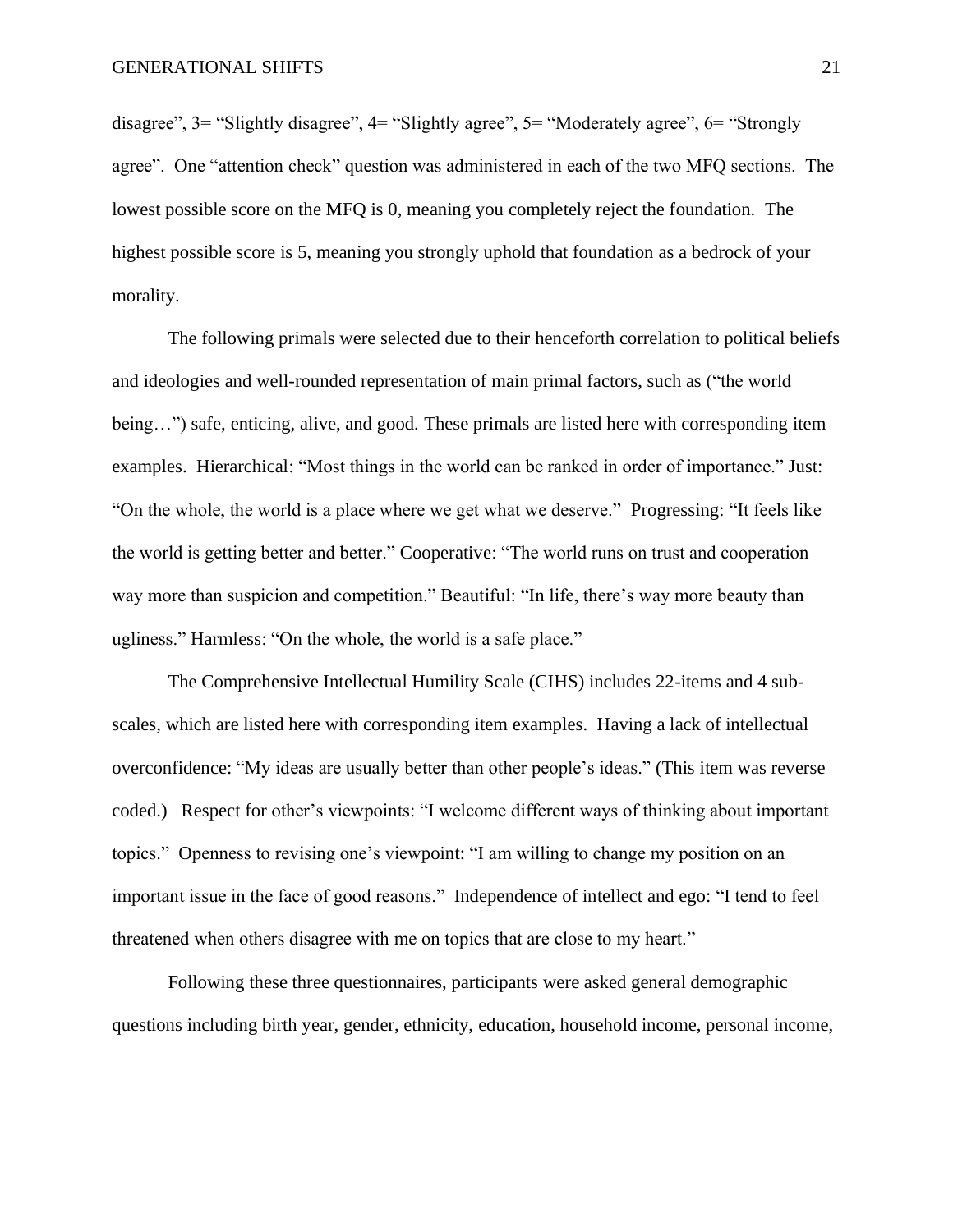political party preference, strength of political party affiliation, political ideology, and who they voted for in the 2016 presidential election.

Party polarization was determined by one question following a question concerning political party that asked "How strongly do you affiliate with that party?" Response choices were 1= "Strongly",  $2$ = "Moderately",  $3$ = "Slightly",  $4$  = "I do not associate with a party even slightly". Those who identified "strongly" with their party were categorized as being polarized.

Ideological polarization was determined by the following item: "When it comes to politics do you usually think of yourself as", with the following response options: 1= "Very conservative", 2= "Conservative", 3= "Slightly conservative", 4= "Moderate", 5= "Slightly liberal", 6= "Liberal", 7= "Very liberal", 8= "None of the above/ don't know". Those who answered as "Very Conservative" or "Very Liberal" were considered ideologically polarized. **Analysis**

Independent samples t-tests were run to compare the younger generations to the older generations and younger polarized individuals to non-polarized individuals. For each independent samples T-test, the test variables included the 5 subscales of the MFQ (care/harm, fairness/cheating, loyalty/betrayal, authority/subversion, sanctity/degradation), the 6 Primals scales (Hierarchical, Just, Progressing, Cooperative, Beautiful, and Harmless), and the 4 subscales of the CIHS (independence of intellect and ego; openness to revising one's viewpoint; respect for other's viewpoints; having a lack of intellectual overconfidence). Significance (2 tailed) was initially determined by  $p < 0.05$ . It was subsequently adjusted with Bonferroni's correction, making  $p < 0.003$ . Cronbach's alpha was calculated for each scale. For each relationship, Cohen's d, or the effect size, was also calculated.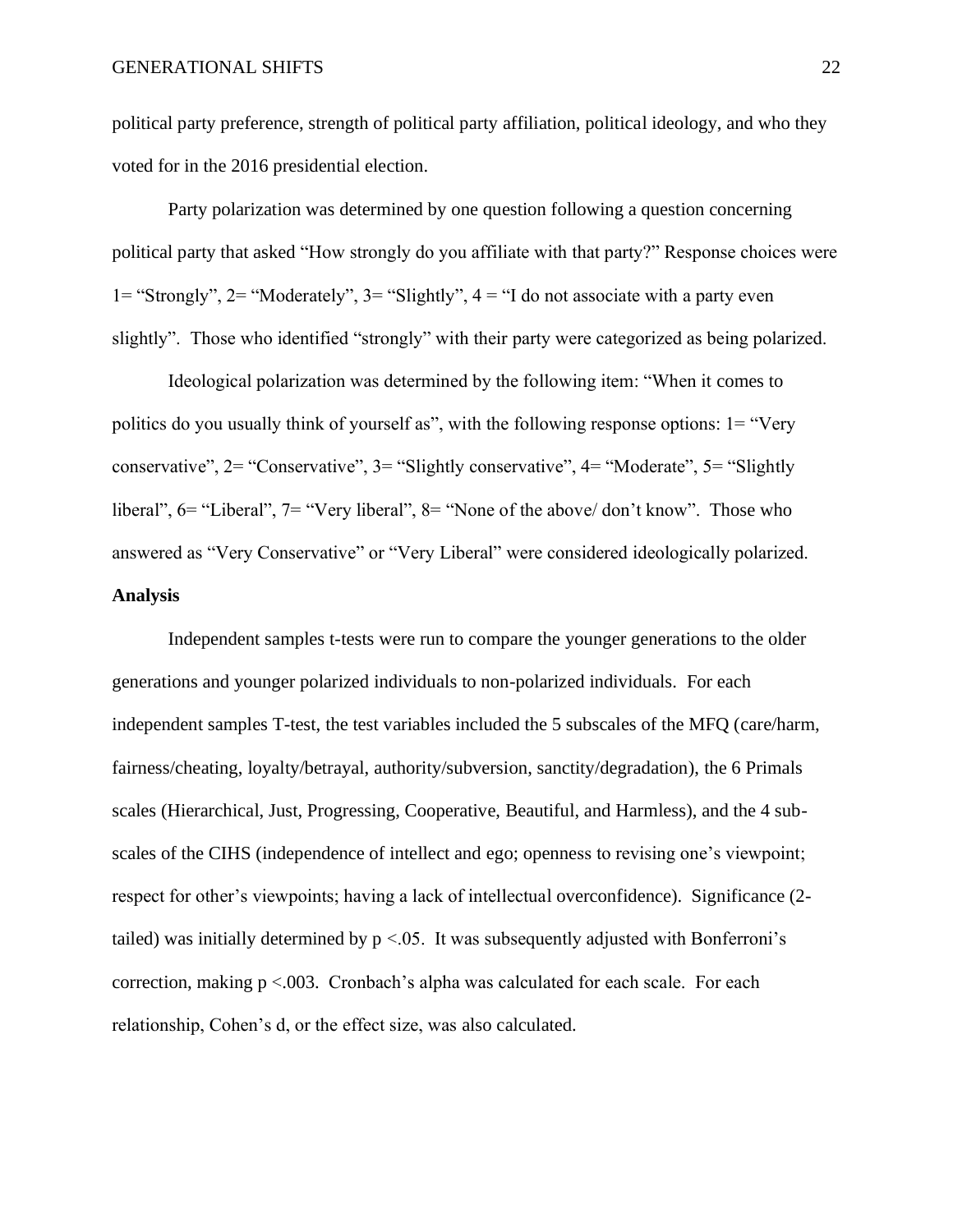An independent samples t-test compared younger generations (those born in or after 1980; iGen and Millennials) to older generations (those born in or after 1980; Gen X, Baby Boomers, Silent Generation). See Table 1. Another independent samples t-test compared younger generations who were polarized by political party (*n=*143) to the rest of the sample. See Table 2. Another independent samples t-test compared the younger generations who had polarized ideological affiliations (*n*=91) versus the rest of the sample. See Table 3.

#### **Results**

The results of the first independent samples t-test compared younger generations (iGen and Millennials) to older generations (Gen X, Baby Boomers, Silent Generation). The younger generations more-so adopt a hierarchical worldview ( $p = 0.001$ ;  $d = 0.36$ ). Older generations more highly endorse moralities of care  $(p = .001; d = .41)$  and fairness  $(p = .003; d = .3)$ , see the world as more cooperative ( $p = .0005$ ;  $d = .38$ ), and more-so lack overconfidence in intellect ( $p = .001$ ;  $d$ *=*.45) and are less intellectually-egotistic (*p* =.0001; *d =*.65). See Table 1. When comparing younger, politically polarized individuals to the rest of the sample through an independent samples t-test, the former population showed to more highly endorse the loyalty  $(p = .003; d)$ *=*.28) and purity (*p* =.003; *d =*.3) moral foundations, and were more intellectually-egotistic (*p* =.000; *d =*.4). See Table 2.

A descriptive and frequencies analysis revealed that 34.8% of the total sample identified strongly with their political party, and 82% of those individuals were iGen or Millennials. The generational makeup of those who identified strongly with their political party are as follows: iGen: *n* = 13; Millennials: *n* = 130; Gen X: *n* = 23; Baby Boomers: *n* = 8. 28.6% of the total sample population was made up of younger individuals who identified as being polarized by their political party affiliation.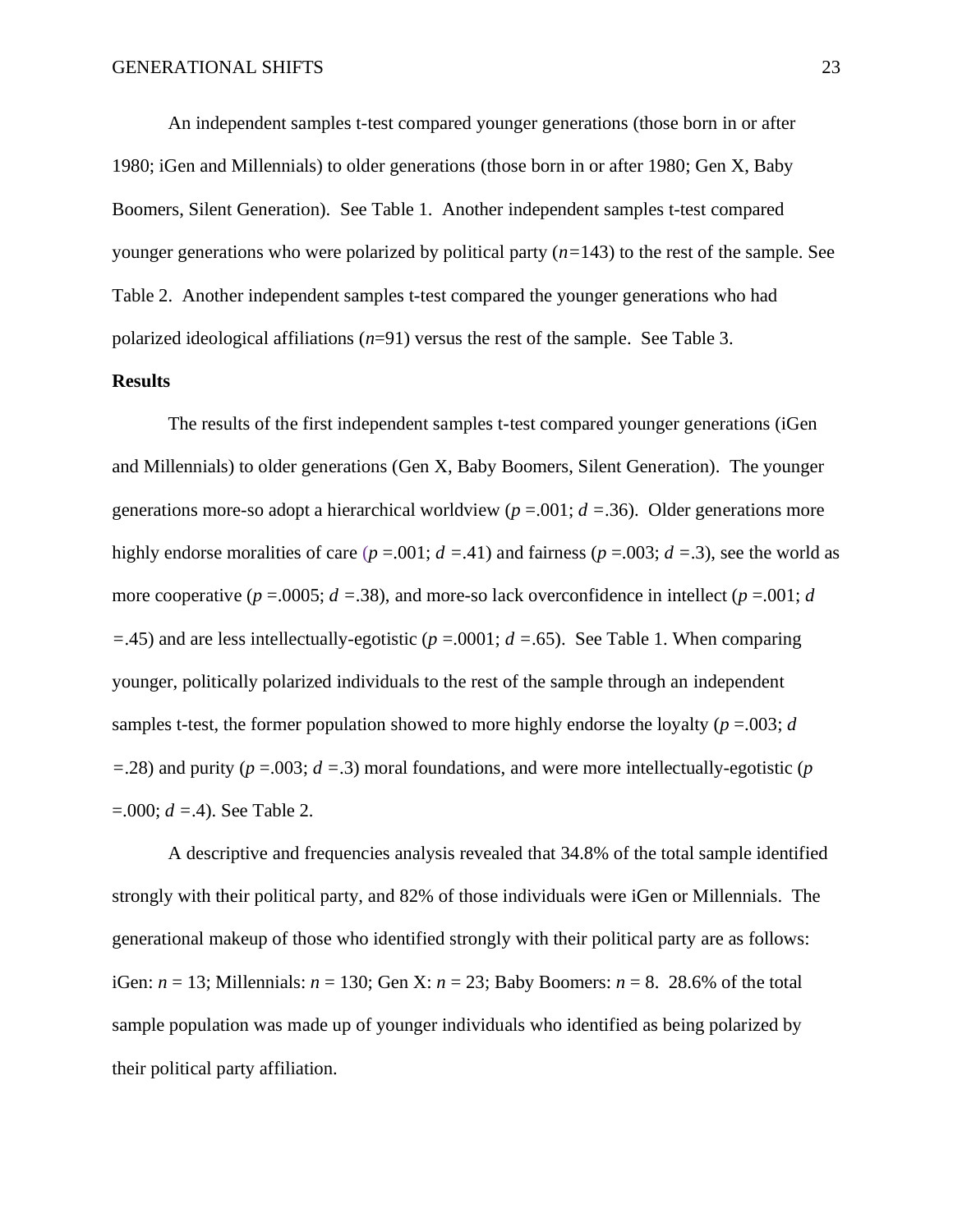| í<br>ì<br>į<br>ı<br>١ |  |
|-----------------------|--|
|                       |  |
| ٠<br>S<br>š           |  |
| i<br>î<br>I           |  |
|                       |  |

Moral Foundations

Primals

Table 1

|                         |                       | Moral Foundations |                |           |                |        | Primals        |                |             |             |           |                |                           | omprehensive Intellectual Humility Scale |                                      |                                         |
|-------------------------|-----------------------|-------------------|----------------|-----------|----------------|--------|----------------|----------------|-------------|-------------|-----------|----------------|---------------------------|------------------------------------------|--------------------------------------|-----------------------------------------|
|                         |                       | Care              | Loyalty        | Authority | Fairness       | Purity | Hierarchical   | Just           | Progressing | Cooperative | Beautiful | Hamless        | Overconfidence<br>Lack of | Openness to<br>Revision                  | Viewpoints<br>Respect for<br>Other's | of Intellect and<br>Independence<br>Ego |
|                         | Mean                  | 4.41              |                | 3.86      | 4.43           | 3.64   | 3.77           | 3.76           | 3.46        | 3.19        | 3.96      | 3.54           | 17.01                     | 19.11                                    | 21.51                                | 15.09                                   |
| iGen and<br>Villennials |                       | 402               |                | 402       | 402            | 402    | 402            | 402            | 402         | 402         | 402       | 402            | 402                       | 402                                      | 402                                  | 402                                     |
|                         | Std. Deviation 0.92   |                   | 1.07           | 1.03      | 0.89           | 1.23   | 0.90           | 0.92           | 0.93        | 0.90        | 0.87      | 0.89           | 4.13                      | 3.61                                     | 3.80                                 | 5.13                                    |
|                         | Mean                  | 4.76              | 3.49           | 3.81      | 4.67           | 3.33   | 3.44           | 3.69           | 3.22        | 3.56        | 4.09      | 3.41           | 18.83                     | 19.76                                    | 22.18                                | 18.14                                   |
| Generations<br>)lder    |                       | 98                |                | 98        | $\frac{8}{26}$ | 98     | $\frac{8}{26}$ | $\frac{8}{20}$ | 98          | 98          | 98        | $\frac{8}{20}$ | 98                        | $\frac{8}{26}$                           | 98                                   | $\frac{8}{26}$                          |
|                         | std. Deviation 0.76   |                   | $\frac{02}{2}$ | 0.97      | 0.65           | 1.25   | 0.90           | 0.91           | 1.17        | 0.99        | 0.78      | 0.84           | 3.94                      | 2.83                                     | 2.79                                 | 4.27                                    |
|                         | Sig (2-tailed) 0.000* |                   | 0.020          | 0.645     | $0.003*$       | 0.020  | $0.001*$       | 0.500          | 0.065       | $0.001*$    | 0.164     | 0.209          | $0.000*$                  | 0.057                                    | $6+0.0$                              | $0.000*$                                |
| Between                 |                       | 0.41              | 0.26           | 0.05      | 0.30           | 0.25   | 0.36           | 0.08           | 0.22        | 0.38        | 0.16      | 0.14           | 0.45                      | 0.20                                     | 0.20                                 | 0.65                                    |
| Groups                  |                       | 0.74              | 0.83           | 0.78      | 0.72           | 0.86   | 0.69           | 0.71           | 0.69        | 0.62        | 0.57      | 0.70           | 0.67                      | 0.82                                     | 0.66                                 | 0.91                                    |
|                         |                       |                   |                |           |                |        |                |                |             |             |           |                |                           |                                          |                                      |                                         |

Notes. The generational categories (Gen X, Baby Boomers, and Silent Generation) have been collapsed into "older generations".<br>\*p < .003 after Bonferroni's correction  $p \le 0.9515 = .003$ *Notes.* The generational categories (Gen X, Baby Boomers, and Silent Generation) have been collapsed into"older generations".

\**p* < .003 after Bonferroni's correction *p* < .05/15 = .003

Table 2

| į<br>I        |  |
|---------------|--|
| $\frac{1}{2}$ |  |
| ï<br>ú        |  |
|               |  |
| Ξ             |  |
| l             |  |

|                       |                      | Moral Foundations |          |                 |          |          | Primals      |       |             |             |           |          | Comprehensive Intellectual Humility Scale |                         |                                     |                                         |
|-----------------------|----------------------|-------------------|----------|-----------------|----------|----------|--------------|-------|-------------|-------------|-----------|----------|-------------------------------------------|-------------------------|-------------------------------------|-----------------------------------------|
|                       |                      | Care              | Lovalty  | Authority       | Fairness | Purity   | Heirarchical | Just  | Progressing | Cooperative | Beautiful | Hamiless | Overconfidence<br>Lack of                 | Openness to<br>Revision | Viewpoints<br>Respect for<br>others | of Intellect and<br>Independence<br>Ego |
| ounger                | Mean                 |                   | 3.93     | 4,00            | 4,61     | 3.84     | 3.80         | 3.75  | 3.38        | 3.21        | 3.99      | 3.63     | 16.42                                     | 19.45                   | 22.12                               | 14.22                                   |
| olarized              |                      | $\frac{43}{5}$    |          | 143             | 143      | 143      | 143          | 143   | 143         | 143         | 143       | 143      | 143                                       | 143                     | 143                                 | 143                                     |
| enerations            | Std. Deviation 0.94  |                   | 1.15     | $\frac{4}{114}$ | 0.89     | 1.30     | 0.95         | 0.96  | 0.91        | 0.98        | 0.82      | 0.85     | 4.79                                      | 3.89                    | 3.66                                | 5.53                                    |
|                       | Mean                 | 443               | 3.63     | 3.79            | 4.42     | 3.47     | 3.67         | 3.75  | 3.43        | 3.29        | 3.99      | 3.46     | 17.74                                     | 19.15                   | 21.45                               | 16.27                                   |
| emainder of<br>Sample |                      | 357               | 357      | 357             | 357      | 357      | 357          | 357   | 357         | 357         | 357       | 357      | 357                                       | 357                     | 357                                 | 357                                     |
|                       | Std. Deviation 0.88  |                   |          | 0.96            | 0.84     | 1.20     | 0.89         | 0.90  | 1.02        | 0.91        | 0.87      | 0.89     | 3.81                                      | 3.30                    | 3.60                                | 4.83                                    |
|                       | Sig (2-tailed) 0.067 |                   | $0.003*$ | 0.051           | 0.030    | $0.003*$ | 0.145        | 0.969 | 0.625       | 0.412       | 0.983     | 0.049    | 0.004                                     | 0.423                   | 0.064                               | $0.000*$                                |
| Between               |                      | 0.18              | 0.28     | 0.14            | 0.21     | 0.30     | 0.14         | 0.00  | 0.05        | 0.08        | 0.00      | 0.20     | 0.31                                      | 0.08                    | 0.18                                | 0.40                                    |
| <b>Schout</b>         |                      | 0.74              | 0.83     | 0.78            | 0.72     | 0.86     | 0.69         | 0.71  | 0.69        | 0.62        | 0.57      | 0.70     | 0.67                                      | 0.82                    | 0.66                                | 0.91                                    |
|                       |                      |                   |          |                 |          |          |              |       |             |             |           |          |                                           |                         |                                     |                                         |
|                       |                      |                   | Ì        |                 |          |          |              |       |             |             |           |          |                                           |                         |                                     |                                         |

*Notes.* The generational categories (Gera and millennials) have been collapsed into "younger generations".<br>\*p < .003 after Bonferroni's correction  $p$  < .05/15 = .003 *Notes.* The generational categories (iGen and millennials) have been collapsed into"younger generations".

\**p* < .003 after Bonferroni's correction *p* < .05/15 = .003

Comprehensive Intellectual Humility Scale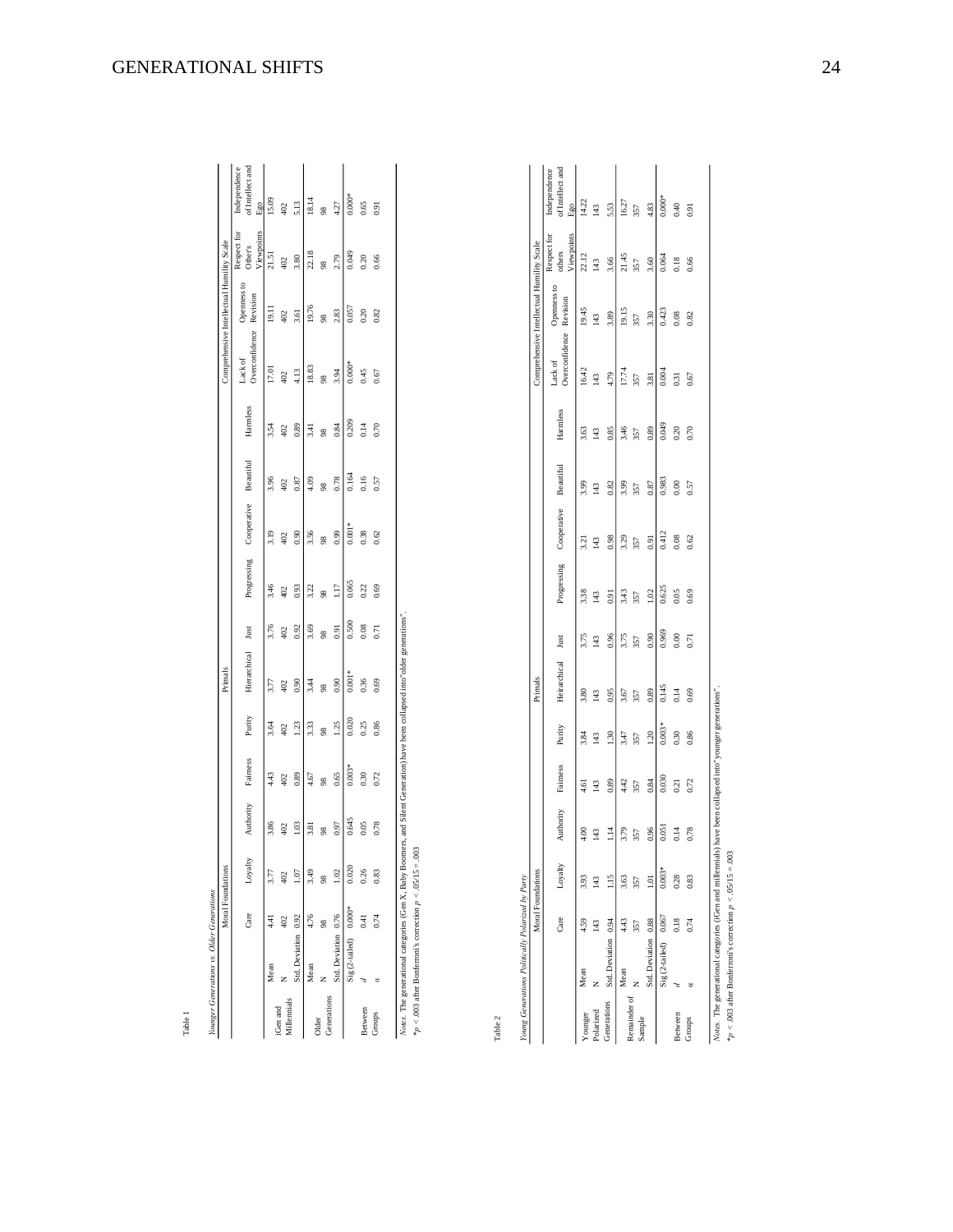The general dispersion of political ideological polarization across the total sample comprised 8% self-identifying as "Very conservative", and 15.4% identifying as "Very liberal". In sum, 23.4% of the sample was polarized ideologically (identifying as "Very conservative" or "Very liberal"). 18.2% of the total sample consisted of younger individuals identifying as ideologically polarized, who showed to more highly endorse the fairness moral foundation (*p* =.001;  $d = .37$ ). They also scored lower on the just ( $p = .003$ ;  $d = .38$ ) and progressing ( $p = .004$ ; *d=*.32) primals, and thus on average, do not hold the view that the world is a just or progressing place as much as other individuals. See Table 3.

Table 3

|                          | Young Generations Politically Polarized by Ideology |                          |         |           |          |        |              |          |             |             |           |          |                                           |                         |                                     |                                         |
|--------------------------|-----------------------------------------------------|--------------------------|---------|-----------|----------|--------|--------------|----------|-------------|-------------|-----------|----------|-------------------------------------------|-------------------------|-------------------------------------|-----------------------------------------|
|                          |                                                     | <b>Moral Foundations</b> |         |           |          |        | Primals      |          |             |             |           |          | Comprehensive Intellectual Humility Scale |                         |                                     |                                         |
|                          |                                                     | Care                     | Loyalty | Authority | Fairness | Purity | Heirarchical | Just     | Progressing | Cooperative | Beautiful | Harmless | Lack of<br>Overconfidence                 | Openness to<br>Revision | Respect for<br>others<br>Viewpoints | Independence<br>of Intellect and<br>Ego |
| Younger                  | Mean                                                | 4.71                     | 3.51    | 3.55      | 4.74     | 3.41   | 3.54         | 3.44     | 3.15        | 3.19        | 3.93      | 3.40     | 17.25                                     | 19.77                   | 22.11                               | 15.36                                   |
| Generations<br>Polarized | N                                                   | 92                       | 92      | 92        | 92       | 92     | 92           | 92       | 92          | 92          | 92        | 92       | 92                                        | 92                      | 92                                  | 92                                      |
| Ideologically            | Std. Deviation 0.96                                 |                          | 1.39    | 1.32      | 0.90     | 1.46   | 1.12         | 1.12     | 1.08        | 1.07        | 1.00      | 1.06     | 4.85                                      | 3.94                    | 4.30                                | 5.95                                    |
| Remainder of<br>Sample   | Mean                                                | 4.42                     | 3.76    | 3.92      | 4.42     | 3.62   | 3.74         | 3.82     | 3.48        | 3.28        | 4.00      | 3.54     | 17.39                                     | 19.12                   | 21.54                               | 15.76                                   |
|                          |                                                     | 408                      | 408     | 408       | 408      | 408    | 408          | 408      | 408         | 408         | 408       | 408      | 408                                       | 408                     | 408                                 | 408                                     |
|                          | Std. Deviation 0.88                                 |                          | 0.97    | 0.93      | 0.84     | 1.18   | 0.85         | 0.86     | 0.96        | 0.89        | 0.82      | 0.84     | 3.98                                      | 3.36                    | 3.46                                | 4.91                                    |
|                          | Sig (2-tailed)                                      | 0.006                    | 0.102   | 0.015     | $0.001*$ | 0.214  | 0.115        | $0.003*$ | 0.004       | 0.390       | 0.533     | 0.235    | 0.771                                     | 0.102                   | 0.174                               | 0.546                                   |
| Between                  |                                                     | 0.31                     | 0.21    | 0.32      | 0.37     | 0.16   | 0.20         | 0.38     | 0.32        | 0.19        | 0.07      | 0.15     | 0.03                                      | 0.18                    | 0.15                                | 0.07                                    |
| Groups                   | $\sigma$                                            | 0.74                     | 0.83    | 0.78      | 0.72     | 0.86   | 0.69         | 0.71     | 0.69        | 0.62        | 0.57      | 0.70     | 0.67                                      | 0.82                    | 0.66                                | 0.91                                    |

*Notes.* The generational categories (iGen and millennials) have been collapsed into"younger generations".

\**p* < .003 after Bonferroni's correction *p* < .05/15 = .003

#### **Discussion**

This study has examined how younger generations may be shifting the moral and political landscape, with special consideration of the rise in political polarization. The most pronounced differences were found in comparing generations on the CIHS scales. Younger individuals in this study possessed less intellectual humility, being more highly intellectuallyegotistic and overconfident. In other words, they are more overly confident in regards to their intellect; and their intellect is more-so connected to their ego, or sense of self. Younger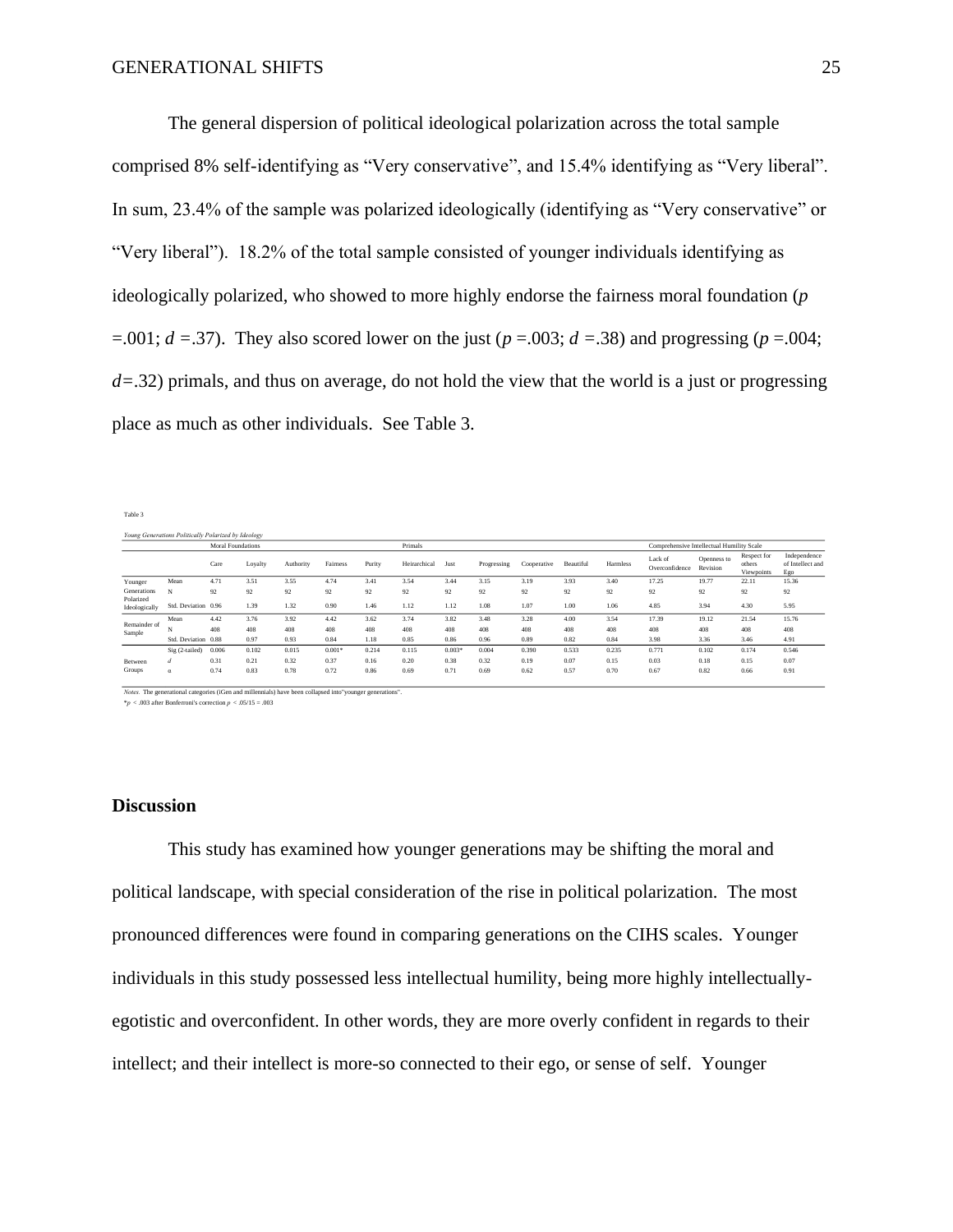individuals who are polarized by political party also scored lower in intellectual humility in these same areas. (However, younger individuals did score higher on showing respect for others viewpoints.) Scoring low in these categories indicate more defensive and combative reactions to intellectual discord.

Younger generations scored higher on the hierarchical and progressing primal scales. The hierarchy primal is concerned with seeing the world in terms rank-order, and "involves an assumption about the extent to which difference implies something is better or worse…or meaningless" (Clifton et al., in press, p. 99). Younger generations seeing the world in terms of hierarchy may relate to their marked stance on seeing hierarchies as oppressive (Haidt & Joseph, 2004), and increased levels of tolerance for minorities. According to Twenge (2013), millennials and iGen value equality across race, gender, sexuality, and for minorities over any previous generation. While this can be noted as one of the younger generations' greatest attributes, it coincides with a societal shift towards individualism, as it strives to eliminate distinctions (and importantly, discrimination) between groups. Even if younger generations see hierarchies as oppressive, the results show that they are nonetheless seeing the world as under those very terms. This, coupled with younger generations not adopting a cooperative worldview as much as older generations, compounds on seeing the world as more competitive than collaborative.

The results showing that younger individuals who are more polarized ideologically score higher on care/harm moral foundation, as well as the fairness/cheating foundation, indicates that iGen and Millennials who are more ideologically polarized consider factors of whether someone is being harmed or cared for, and whether someone is being treated fairly, in high regard.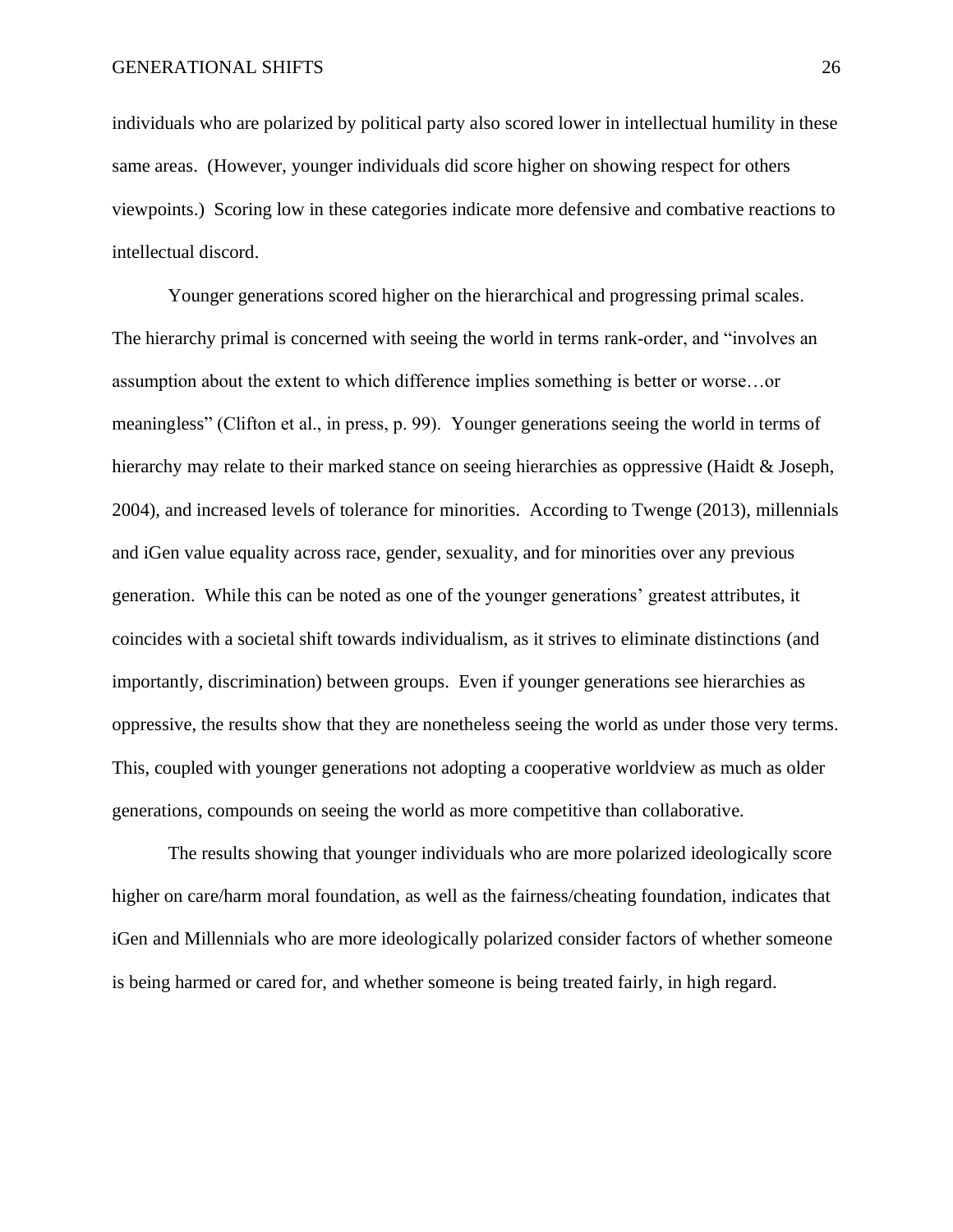#### **Limitations**

Understanding the political and ideological self-categorization differences between generations is best comprehended with long-term data collection and with controlling for ageing effects. A long-term study tracking how individuals score on the various scales may lead to more significant findings about score variance being a factor of age, generation, or political polarization.

#### **Future research**

I recommend examining these factors over time with long-term studies that control for the effect of aging. This will help assess what different generations are valuing at the same ages and stages in life, providing a more comprehensive understanding of shifts between birth cohorts. Additionally, if the sixth moral foundation is formally established and inducted into the MFQ, I recommend administering the liberty/oppression subscale as part of a revised MFQ.

While the focus of this paper is on generations, the positive psychology literature on individuals will be pertinent in a few key areas; the first being character strengths. The field of positive psychology asserts that individuals can build towards a life of flourishing by focusing on strengths as opposed to deficits (Peterson & Seligman, 2004). The classification of character strengths rests on virtues being paired with action, and may be an important area of study in regards to understanding iGen and Millennials. I recommend that a follow up study assess what traits are becoming more prevalent in younger generations. The factors should include character strengths (as determined by the VIA classification) and the Big Five personality traits. If these factors were assessed in tandem with the scales administered for this survey, analyses of trends in not only the 24 VIA character strengths but openness, extroversion, conscientiousness, agreeableness, and neuroticism could be examined. This would provide information on not only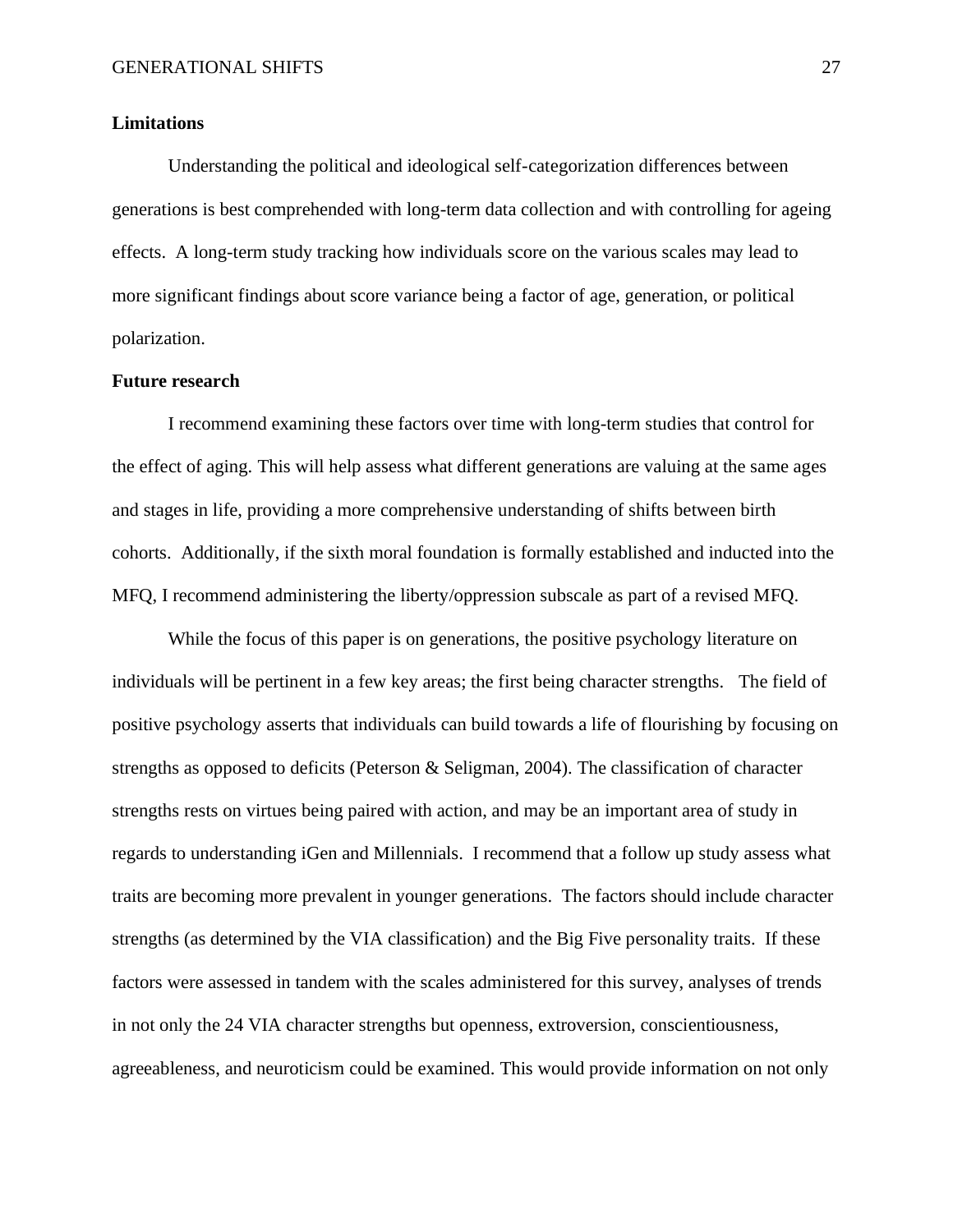the values younger generations are endorsing, but any major shifts in character and personality as well. The finding that younger generations have a strong connection between their intellect and sense of self (ego) could also prompt further studies into the constructs of identity that are driving younger individuals.

The psychology of traits is used to recognize individual differences that are stable and general, but are also shaped by environment and are capable of change (Peterson & Seligman, 2004). An additional survey approach assessing who iGen and Millennials "look up to" could reveal the character strengths they value and aspire towards. Exemplars have thus far been shown to be important assets to an individual's ability to cultivate *resilience5.* While one's resilience may be partially hereditary, it has been shown that certain factors protect and promote this trait, including having good role models6. In this way, exemplars not only serve as prodigies embodying certain character traits, they are forces in fostering them as well. Further exploration could uncover individuals who embody certain moral foundations, worldviews, or who strongly possess intellectual humility. Such role models could help bridge understanding across groups, or help to balance shifts in generational trait trends.

<sup>&</sup>lt;sup>5</sup> *Resilience* is the quality of demonstrating positive adaptation in the context of adversity, risk, or significant challenges (Masten, Cutuli, Herbers, & Reed 2009).

<sup>6</sup> Other protective and promotive factors that predict positive outcomes in the face of high risks of adversity include mental agility, optimism, and self-efficacy. (Masten et al., 2009; Reivich & Shatte, 2002)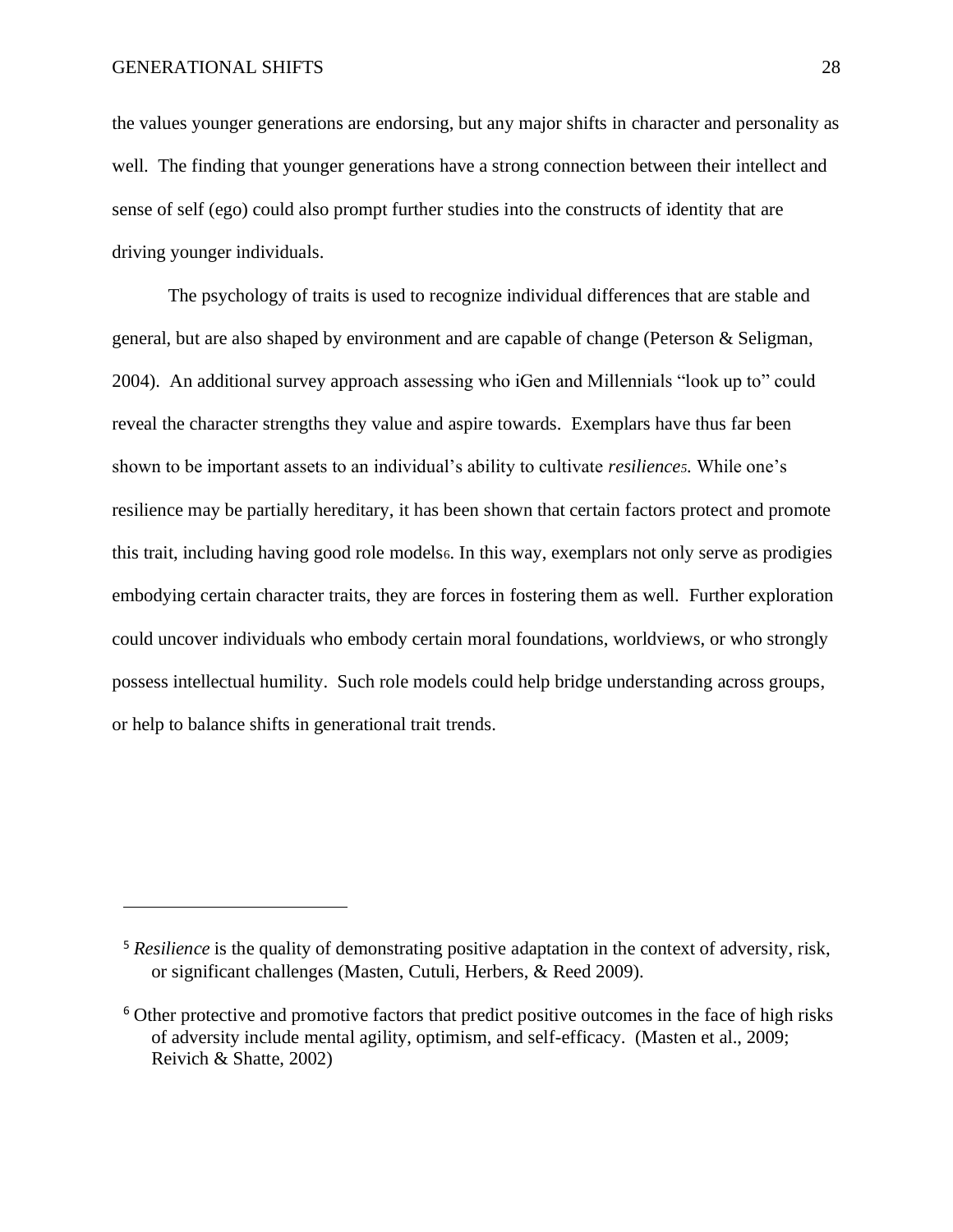#### **Summary & Conclusions**

The moral and political landscape is shifting as younger generations enter important social domains such as college, the workplace, and politics. Engaging in moral discourse will always require establishing virtue terms (Graham et al., 2013), and this study undertook and examined Moral Foundations, Worldviews, and Intellectual Humility as important constructs for understanding the changes we are seeing. The results showed that younger generations are ascribing to more polarized political groups, seeing the world as more hierarchical and less cooperative, all while possessing less intellectual humility. In a disparaging political climate where our moral feuds are at their most potent, we may consider further exploration and research of intellectual humility as a potential agent for a culture of tolerance, collaboration, and civil discourse. The current polarized environment may be signaling the endangerment of political and intellectual diversity, multiplicity and nuance. Positive psychology may be the field primed for answering to this blaring siren, acceding to it as a beacon, redirecting the course for generations to come.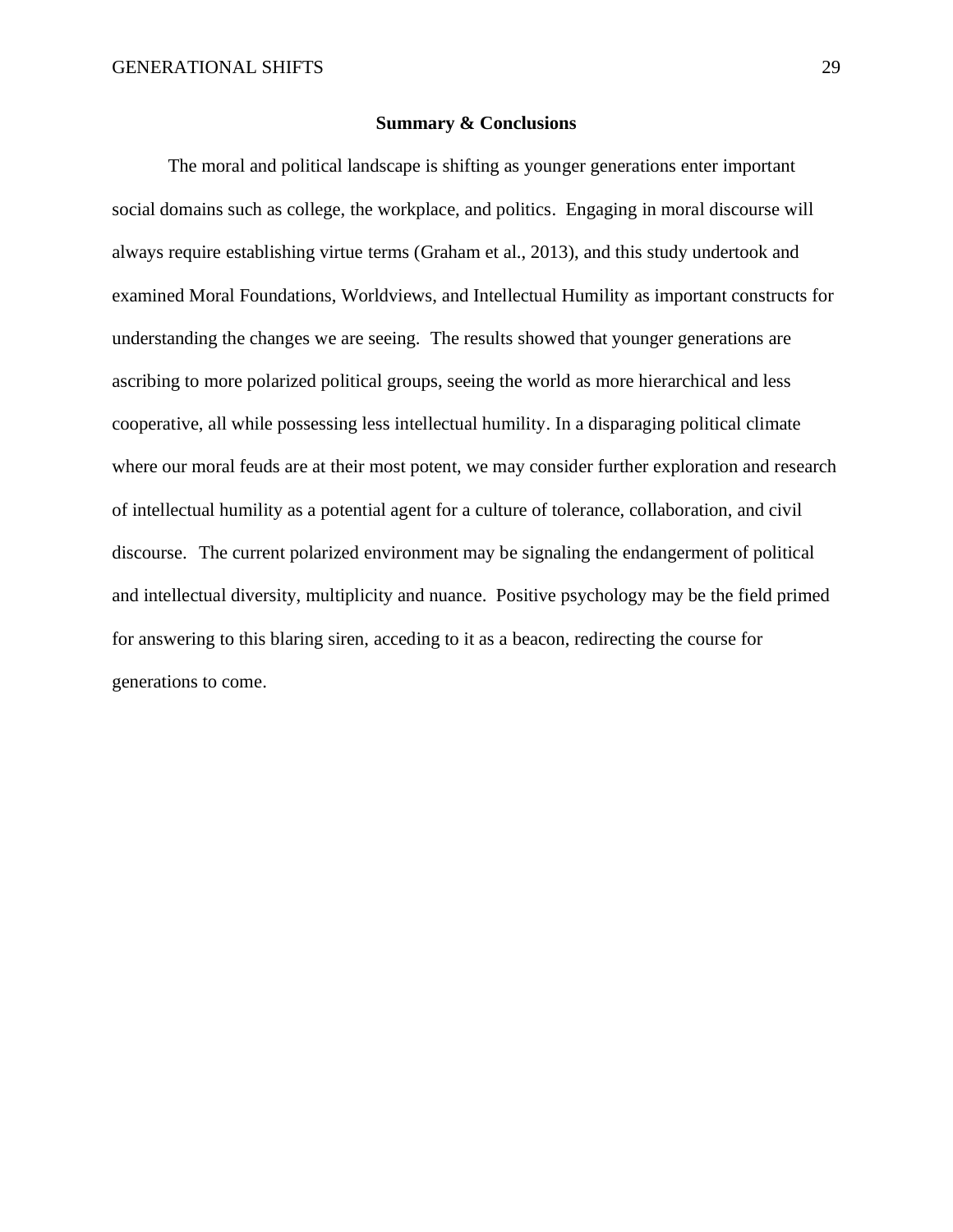#### **References**

- Bourdieu, P. (1984). *Distinction: A social critique of the judgement of taste.* Cambridge, MA: Harvard University Press.
- Campbell, S. M., Twenge, J. M., Campbell, W. K. (2017). Fuzzy but useful constructs: Making sense of the differences between generations. *Work, Aging and Retirement*, *3*(2), 130– 139.
- Clifton, J. D. W., Baker, J. D., Park, C. L., Yaden, D. B., Clifton, A. B. W., Terni, P., Miller, J. L., Zeng, G., Giorgi S., Schwartz, H. A., and Seligman, M. E. P. (in press). Primal World Beliefs. *Psychological Assessment*.
- Clifton, J. D., (2013). *Thirteen universal assessments which may contribute to the 'good life'*. (Master's thesis). University of Pennsylvania. Scholarly Commons. Retrieved from https://repository.upenn.edu/mapp\_capstone/41/
- Freidlin, P., Littman-Ovadia, H., Niemiec, R. M. (2017). Positive psychology: Social anxiety via character strengths underuse and overuse. *Personality and Individual Differences, 108*, 50-54.
- Gable, S. G. & Gosnell, C. L. (2011). The positive side of close relationships. In K. M. Sheldon, T. B. Kashdan, & M. F. Steger (Eds.), *Designing positive psychology: Taking stock and moving forward* (pp. 265 – 279). New York, NY: Oxford University Press.
- Graham, J., Haidt, J., Koleva, S., Motyl, M., Iyer, R., Wojcik, S., & Ditto, P. H. (2013). Moral foundations theory: The pragmatic validity of moral pluralism. *Advances in Experimental Social Psychology*, *47*, 55–130.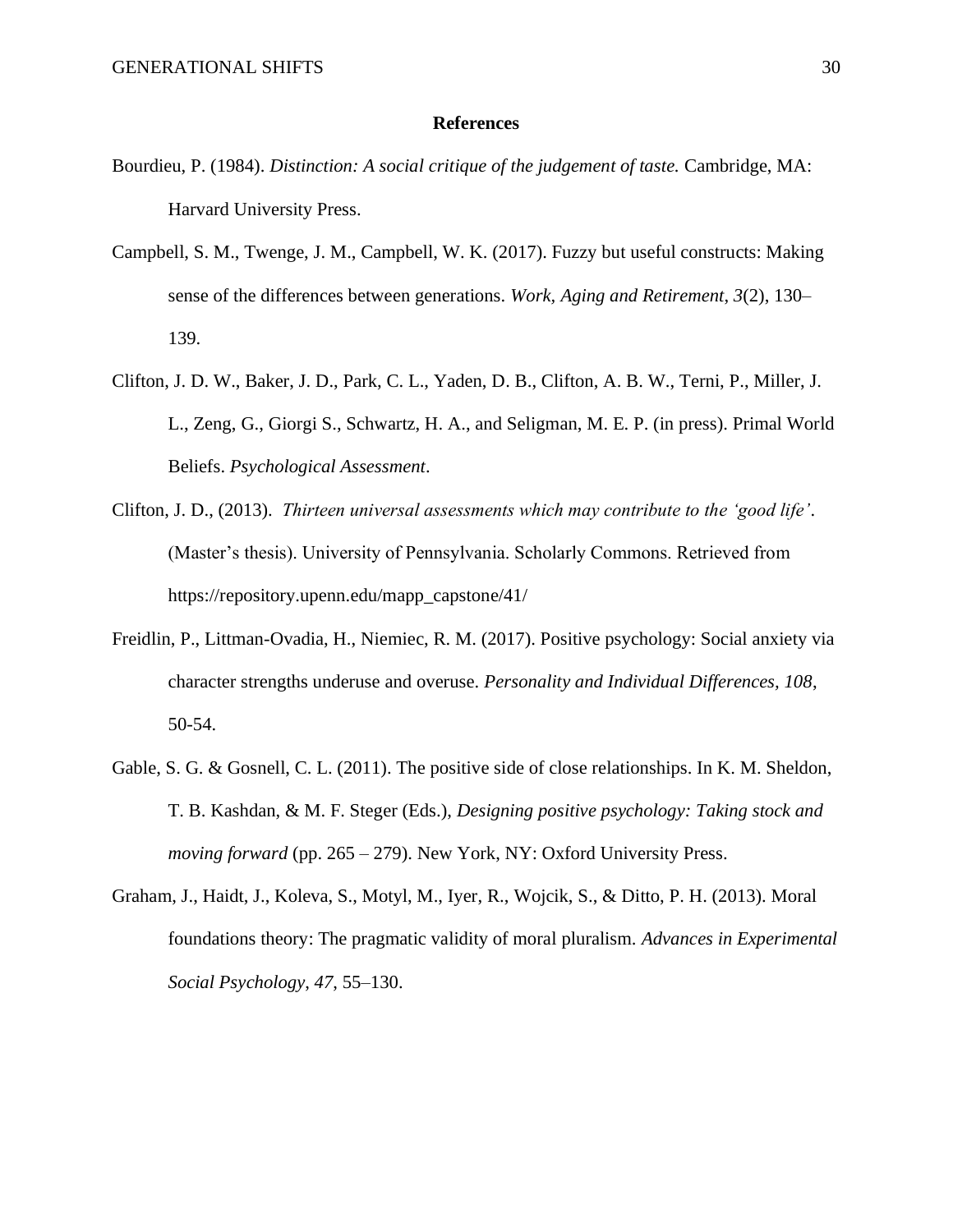- Gursoy, D., Maier, T. A., Chi, C. G. (2008). Generational differences: An examination of work values and generational gaps in the hospitality workforce. *International Journal of Hospitality Management, 27*(3), 448-458.
- Haidt, J. (2012). *The righteous mind: Why good people are divided by politics and religion.* New York: Pantheon Books.
- Haidt, J. & Hetherington, M. J. (2012, September 17). Look how far we've come apart. *New York Times.* Retrieved from https://campaignstops.blogs.nytimes.com/2012/09/17/lookhow-far-weve-come-apart/
- Haidt, J., & Joseph, C. (2004). Intuitive ethics: How innately prepared intuitions generate culturally variable virtues. *Daedalus, Fall:* 55-66.
- Haidt, J., Seder, J. P., & Kesebir, S. (2008). Hive psychology, happiness, and public policy. *The Journal of Legal Studies*, *37*(S2), S133–S156.
- Hill, S. (2005). Divided we stand: The polarizing of American politics. *National Civic Review, 94*(4), 3-14.
- Howe, N. (2014). The silent generation, "the lucky few". *Forbes.* Retrieved from https://www.forbes.com/sites/neilhowe/2014/08/13/the-silent-generation-the-lucky-fewpart-3-of-7/+&cd=12&hl=en&ct=clnk&gl=us&client=safari
- Jayson, S. (2007, January). Generation y's goal? Wealth and fame. *USA Today Online*. Retrieved from [http://usatoday30.usatoday.com/news/nation/2007-01-09-gen-y](http://usatoday30.usatoday.com/news/nation/2007-01-09-gen-y-cover_x.htm)[cover\\_x.htm](http://usatoday30.usatoday.com/news/nation/2007-01-09-gen-y-cover_x.htm)
- Krumrei-Mancuso, E. J., & Rouse, S. V. (2016) The development and validation of the comprehensive Intellectual Humility Scale. *Journal of Personality Assessment, 98:2*, 209-221.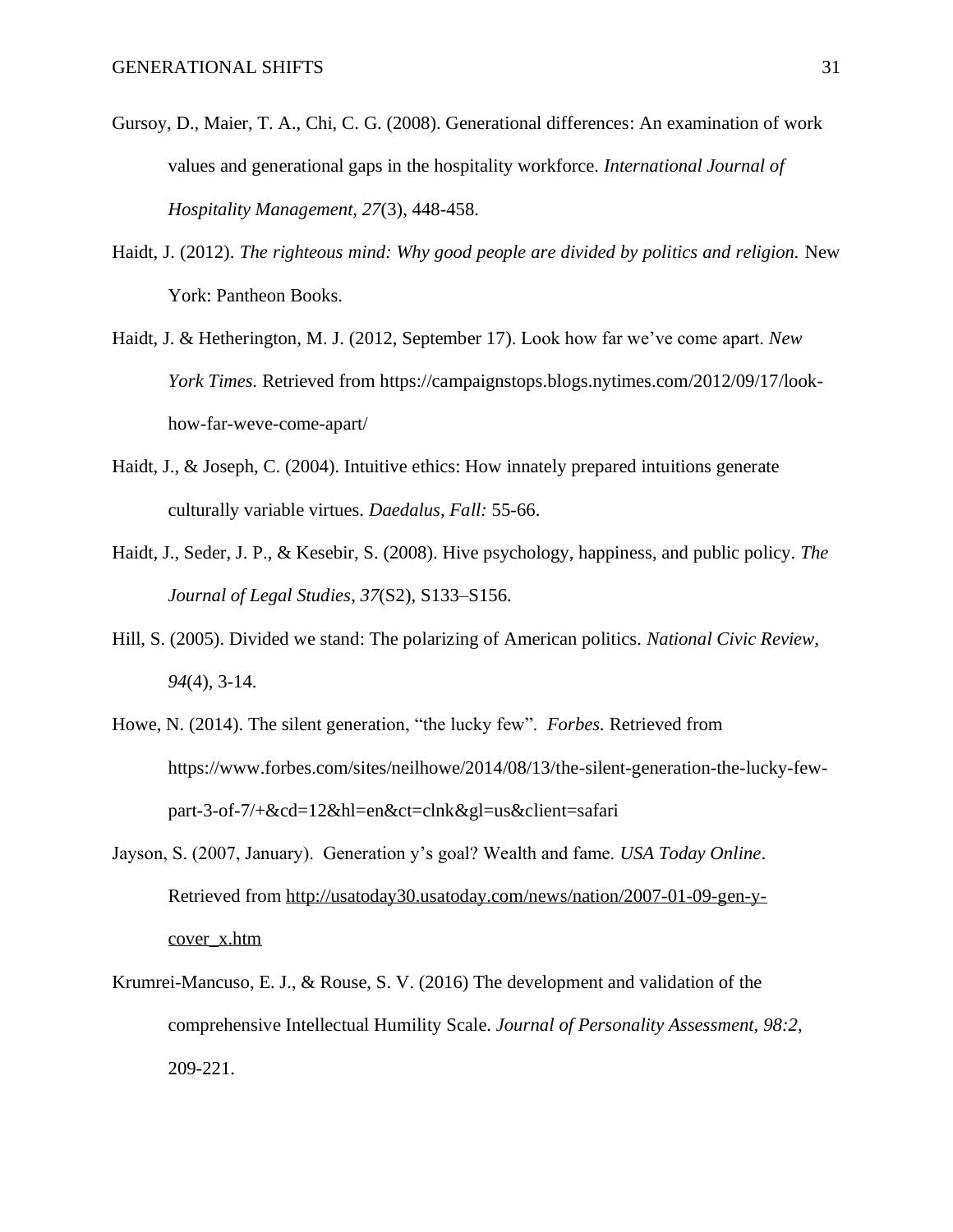- Lilla, M. (2016, November 18). The end of identity liberalism? *New York Times*. Retrieved from https://www.nytimes.com/2016/11/20/opinion/sunday/the-end-of-identity-liberalism.html
- Lukianoff, G., & Haidt, J. (2015, September). The coddling of the American mind. *The Atlantic.* Retrieved from [https://www.theatlantic.com/magazine/archive/2015/09/the-coddling-of](https://www.theatlantic.com/magazine/archive/2015/09/the-coddling-of-the-american-mind/399356/)[the-american-mind/399356/](https://www.theatlantic.com/magazine/archive/2015/09/the-coddling-of-the-american-mind/399356/)
- Masten, A. S., Cutuli, J. J., Herbers, J. E., & Reed, M. J. (2009). Resilience in development. In S. J. Lopez & C. R. Snyder (Eds*.), Oxford handbook of positive psychology* (pp. 117-131). New York, NY: Oxford University Press, Inc.
- McMahon, D. M. (2017). From the Paleolithic to the present: Three revolutions in the history of happiness. In E. Diener, S. Oishi, & Tay (Eds.), *e-Handbook of Subjective Well-Being.*  NobaScholar.
- Melchert, N. (2002). Aristotle: The reality of the world. The good life. In *The great conversation: A historical introduction to philosophy, 4,* (pp. 186-195). Boston, MA: McGraw-Hill Education.
- Niemiec, R. (2017). Character strengths interventions: A field guide for practitioners. Boston: Hogrefe Publishing.
- Peterson, C., & Seligman, M. E. P. (2004). *Character strengths and virtues: A handbook and classification.* New York: Oxford University Press/Washington, DC: American Psychological Association.
- Reivich, K. & Shatte, A. (2002). *The resilience factor: 7 essential skills for overcoming life's inevitable obstacles*. New York, NY: Broadway Books.
- Reivich, K., Saltzberg, J. (2018). *Positive psychology and individuals. MAPP 708 Spring onsite 3: March 3 and 4.* [Power Point Slides].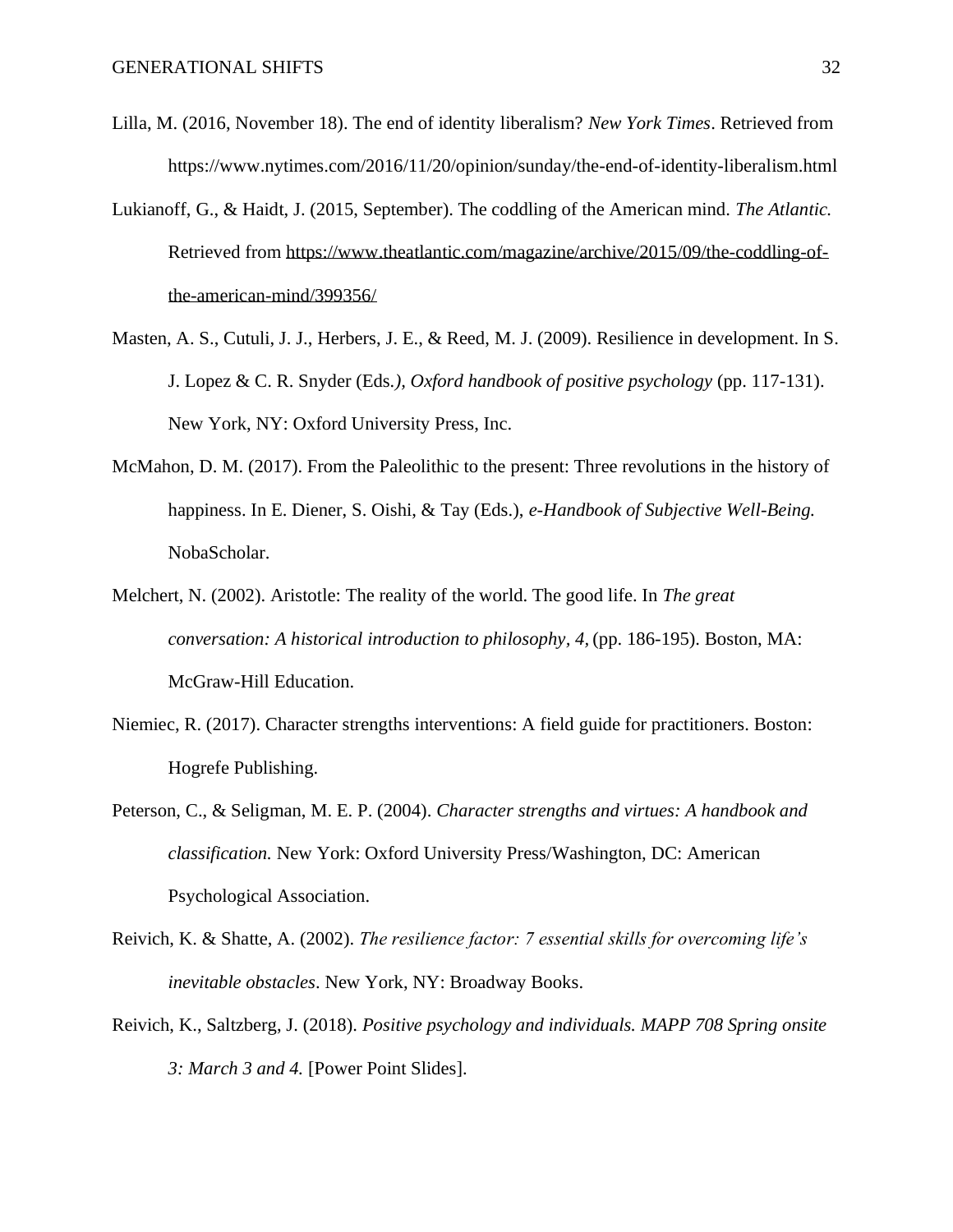- Safer, M. (2007, November). The "millennials" are coming. Morely Safer on the new generation of American workers. *CBS News Online*. Retrieved from <https://www.cbsnews.com/news/the-millennials-are-coming/>
- Seemiller, C., & Grace, M. (2016). Generation Z goes to college. San Francisco, CA: Jossey-Bass.
- Seligman, M. E. P. (2013). *Flourish*: *A visionary new understanding of happiness and wellbeing.* New York, NY: Free Press.
- Seligman, M. E. P., & Csikszentmihalyi, M. (2000). Positive psychology: An introduction. *The American Psychologist*, 55, 5–14.
- Seligman, M. E. P., Steen, T. A., Park, N., & Peterson, C. (2005). Positive psychology progress: Empirical validation of interventions. *American Psychologist, 60*(5), 410.
- Smith, E. E. (2017). *The power of meaning: Crafting a life that matters.* New York, NY: Crown. Chapter 2.
- Stein, J. (2013, May). Millennials. The me me me generation. Why millennials will save us all. *Time Magazine Online*. Retrieved from

<http://content.time.com/time/subscriber/article/0,33009,2143001,00.html>

- Tangney, J. P. (2000). Humility: Theoretical perspectives, empirical findings and directions for future research. *Journal of Social and Clinical Psychology*, *19,* 70–82.
- Topical punch. (2016, September 2). In *NYU Law: The Magazine.* Retrieved from http://www.law.nyu.edu/news/forum-highlights-2015-16
- Twenge, J. M. (2013). The evidence for Generation Me and against Generation We. *Emerging Adulthood, 1*(1), 11-16.